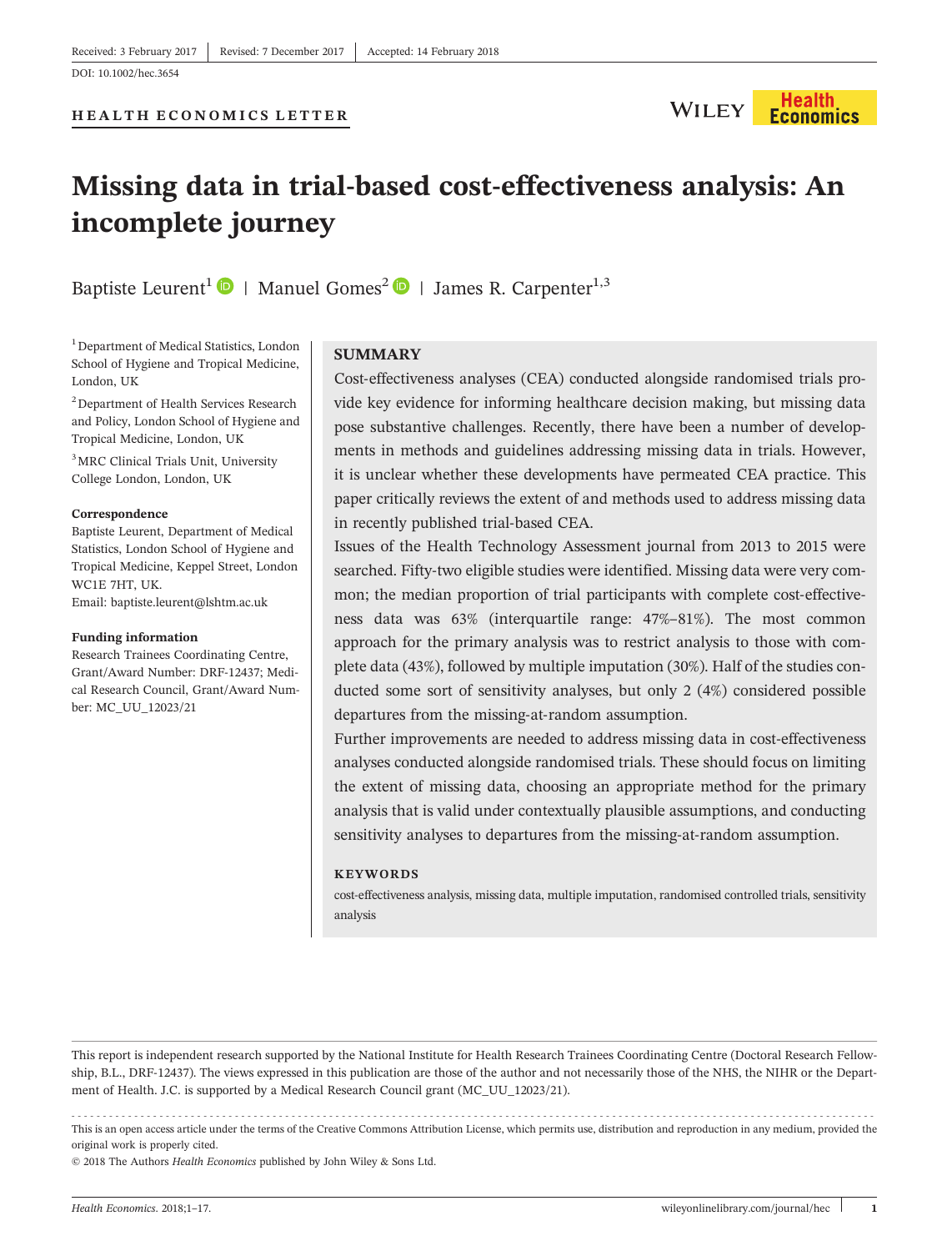# **2** LEURENT ET AL.

## **1** | **INTRODUCTION**

Cost‐effectiveness analyses (CEA) conducted alongside randomised controlled trials are an important source of information for health commissioners and decision makers. However, clinical trials rarely succeed in collecting all the intended information (Bell, Fiero, Horton, & Hsu, 2014), and inappropriate handling of the resulting missing data can lead to misleading inferences (Little et al., 2012). This issue is particularly pronounced in CEA because these usually rely on collecting rich, longitudinal information from participants, such as their use of healthcare services (e.g., Client Service Receipt Inventory; Beecham & Knapp, 2001) and their health-related quality of life (e.g., EQ-5D-3L; Brooks, 1996).

Several guidelines have been published in recent years on the issue of missing data in clinical trials (National Research Council, 2010; Committee for Medicinal Products for Human Use (CHMP), 2011; Burzykowski et al., 2010; Carpenter & Kenward, 2007) and for CEA in particular (Briggs, Clark, Wolstenholme, & Clarke, 2003; Burton, Billingham, & Bryan, 2007; Faria, Gomes, Epstein, & White, 2014; Manca & Palmer, 2005; Marshall, Billingham, & Bryan, 2009). Key recommendations include:

- taking practical steps to limit the number of missing observations;
- avoiding methods whose validity rests on contextually implausible assumptions, and using methods that incorporate all available information under reasonable assumptions; and
- assessing the sensitivity of the results to departures from these assumptions.

In particular, following Rubin's taxonomy of missing data mechanisms (Little & Rubin, 2002), methods valid under a missing-at-random (MAR) assumption (i.e., when, given the observed data, missingness does not depend on the unseen values) appear more plausible than the more restrictive assumption of missing completely at random, where missingness is assumed to be entirely independent of the variables of interest. Because we cannot exclude the possibility that the missingness may depend on unobserved values (missing not at random [MNAR]), an assessment of the robustness of the conclusions to alternative missing data assumptions should also be undertaken.

Noble and colleagues (Noble, Hollingworth, & Tilling, 2012) have previously reviewed how missing resource use data were addressed in trial-based CEA. They found that practice fell markedly short of recommendations in several aspects. In particular, that reporting was usually poor and that complete-case analysis was the most common approach. However, missing data research is a rapidly evolving area, and several of the key guidelines were published after that review. We therefore aimed to review how missing cost-effectiveness data were addressed in recent trial-based CEA.

We reviewed studies published in the National Institute for Health Research Health Technology Assessment (HTA) journal, as it provides an ideal source for assessing whether recommendations have permeated CEA practice. These reports give substantially more information than a typical medical journal article, allowing authors the space to clearly describe the issues raised by missing data in their study and the methods they used to address these. Our primary objectives were to determine the extent of missing data, how these were addressed in the analysis, and whether sensitivity analyses to different missing data assumptions were performed. We also provide a critical review of our findings and recommendations to improve practice.

## **2** | **METHODS**

The PubMed database was used to identify all trial‐based CEA published in HTA between the January 1, 2013, and December 31, 2015. We combined search terms such as "randomised," "trial," "cost," or "economic" to capture relevant articles (see Appendix A.1 for details of the search strategy). The full reports of these articles were downloaded then screened for eligibility by excluding all studies that were pilot or feasibility studies; reported costs and effects separately (e.g., cost-consequence analysis); or did not report a within-trial CEA.

For each included study, we extracted key information about the study and the analysis to answer our primary research questions. A detailed definition of each indicator extracted is provided in Appendix B. In a second stage, we drew on published guidelines and our experience to derive a list of recommendations to address missing data, and then re‐ reviewed the studies to assess to which extent they followed these recommendations (see Appendix B for further details).

Data analysis was conducted with Stata version 15 (StataCorp, 2017). The data from this review are available on request (Leurent, Gomes, & Carpenter, 2017).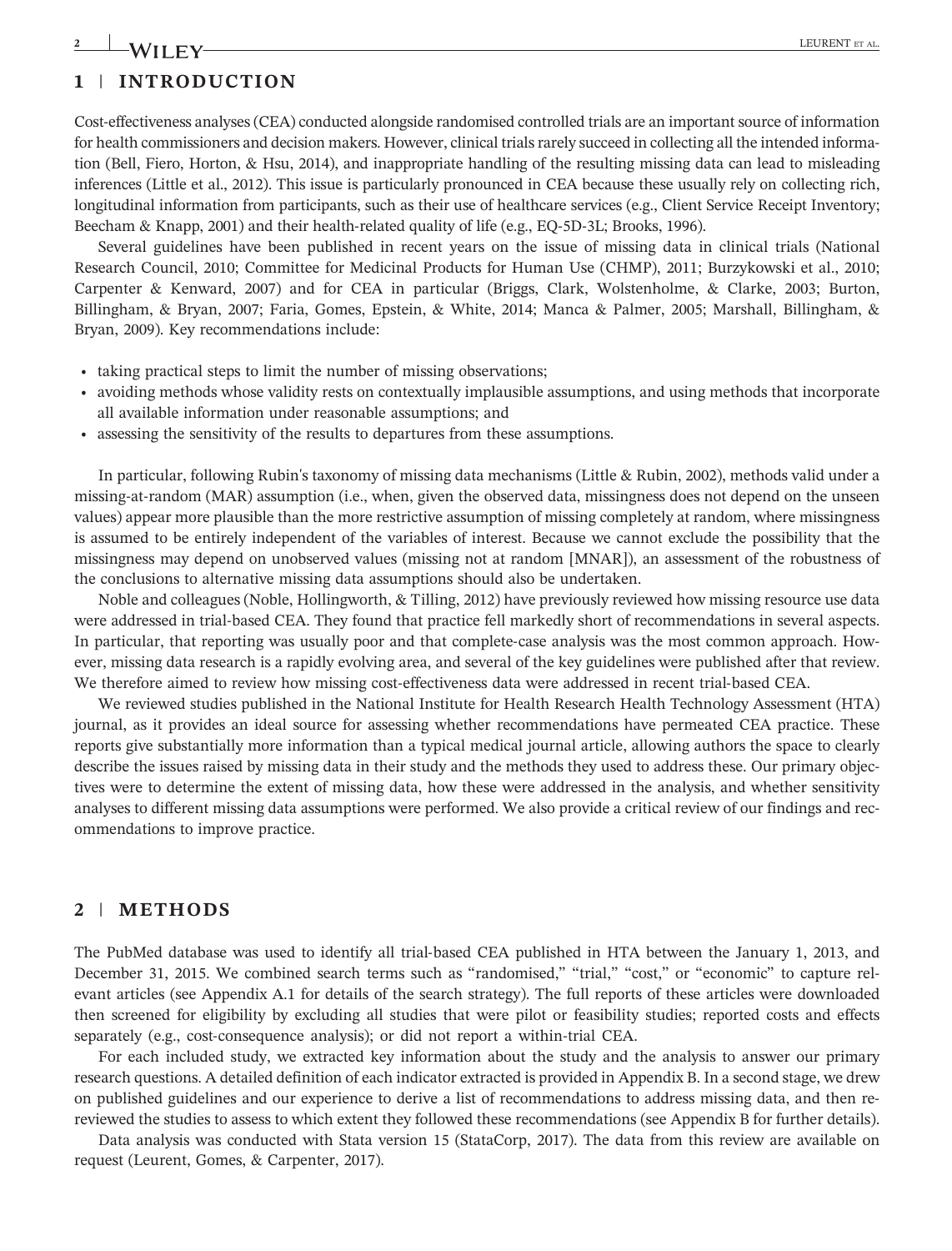# **3** | **RESULTS**

## **3.1** | **Included studies**

Sixty‐five articles were identified in our search (Figure 1), and 52 eligible studies were included in the review (listed in Appendix A.2). The median time frame for the CEA was over 12 months, and the majority of trials  $(71\%, n = 37)$  conducted a follow‐up with repeated assessments over time (median of 2; Table 1). The most common effectiveness measure was the quality-adjusted life year (81%,  $n = 42$ ). Other outcomes included score on clinical measures, or dichotomous outcomes such as "smoking status".

## **3.2** | **Extent of missing data**

Missing data was an issue in almost all studies, with only five studies (10%) having less than 5% of participants with missing data. The median proportion of complete cases was 63% (interquartile range, 47–81%; Figure 2). Missing data arose mostly from patient-reported (e.g., resource use and quality of life) questionnaires. The extent of missing data was generally similar for cost and effectiveness data, but 10 (19%) studies had more missing data in the latter (Table 1). The proportion of complete cases reduced, as the number of follow‐up assessments increased (Spearman's rank correlation coefficient  $\rho = -0.59$ , *p* value < .001) and as the study duration increased  $(\rho = -0.29, p = .04)$ .

## **3.3** | **Approach to missing data**

In the remaining assessments, we excluded the five studies with over 95% of complete cases. Three main approaches to missing data were used: complete‐case analysis (CCA; Faria et al., 2014), reported in 66% of studies (*n* = 31), multiple imputation (MI; Rubin, 1987; 49%, *n* = 23), and ad hoc hybrid methods (17%, *n* = 8). For the primary analysis, CCA



**FIGURE 1** Studies selection flow diagram. CEA = cost-effectiveness analyses; HTA = health technology assessment; RCT = randomised controlled trial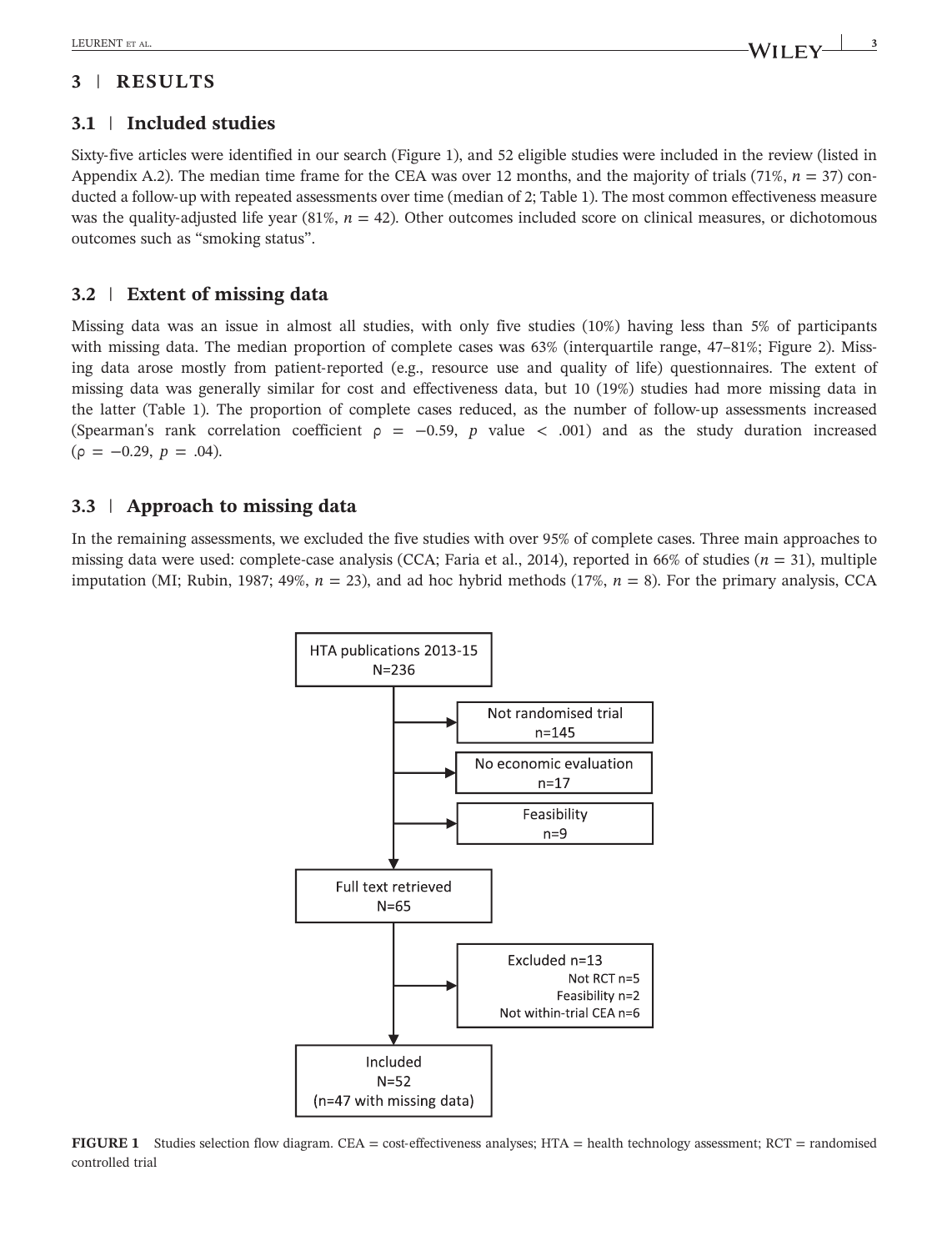#### **TABLE 1** Characteristics of included studies  $(n = 52)$

|                                                      | $\boldsymbol{n}$ | $\%$            |
|------------------------------------------------------|------------------|-----------------|
|                                                      | Median           | (IQR)           |
| <b>General characteristics</b>                       |                  |                 |
| Publication year                                     |                  |                 |
| 2013                                                 | 14               | 27              |
| 2014                                                 | 15               | 29              |
| 2015                                                 | 23               | 44              |
| CEA time frame                                       |                  |                 |
| $0-11$ months                                        | 22               | 42              |
| 12 months                                            | 19               | 37              |
| $\geq$ 24 months                                     | 11               | 21              |
| Follow-up design                                     |                  |                 |
| Continuous (time to event)                           | $\overline{4}$   | 8               |
| One follow-up assessment                             | 11               | 21              |
| Repeated assessments                                 | 37               | 71              |
| Effectiveness measure                                |                  |                 |
| QALY                                                 | 42               | 81              |
| Binary                                               | 6                | 12              |
| Clinical scale score                                 | 3                | 6               |
| Time to recovery                                     | $\mathbf{1}$     | 2               |
| <b>Missing data</b>                                  |                  |                 |
| Report exact number of complete cases                | 20               | 38              |
| Proportion of complete cases <sup>a</sup>            | 0.63             | $(0.47 - 0.81)$ |
| Proportion complete effectiveness data ( $n = 47$ )  | 0.73             | $(0.55 - 0.86)$ |
| Proportion complete cost data ( $n = 40$ )           | 0.79             | $(0.67 - 0.92)$ |
| Differs between costs and effectiveness <sup>b</sup> |                  |                 |
| Yes, more cost data missing                          | 3                | 6               |
| Yes, more effect data missing                        | 10               | 19              |
| N <sub>0</sub>                                       | 22               | 42              |
| No missing $(<5%)$                                   | 5                | 10              |
| Unclear                                              | 12               | 23              |
| Differs between arms <sup>c</sup>                    |                  |                 |
| Yes                                                  | 10               | 19              |
| No                                                   | 32               | 62              |
| No missing $(<5%)$                                   | 5                | 10              |
| Unclear                                              | 5                | 10              |

*Note*. IQR = interquartile range; QALY = quality-adjusted life year.

a Proportion of trial participants with complete cost-effectiveness data. An upper bound was used if exact number not reported.

<sup>b</sup>More than 5% difference in the proportion of participants with complete cost or effectiveness data.

c More than 5% difference in the proportion of complete cases between arms.

was the most commonly used method (43%, *n* = 20), followed by MI (30%, *n* = 14; Table 2). MI was more common when the proportion of missing data was high and when there were multiple follow‐up assessments (see Table 3).

### **3.4** | **Sensitivity analyses**

Over half of the studies (53%,  $n = 25$ ) did not conduct any sensitivity analysis around missing data, with 21% ( $n = 10$ ) reporting CCA results alone and 11% ( $n = 5$ ) MI results under MAR alone (Table 4). The remaining studies ( $n = 22$ , 47%) assessed the sensitivity of their primary analysis results to other approaches for the missing data. This was usually performing either MI under MAR, or CCA, when the other approach was used in the primary analysis. Other sensitivity analyses included using last observation carried forward or regression imputation.

Only two studies (4%) conducted sensitivity analyses, assuming data could be MNAR. In both studies, values imputed under a standard MI were modified to incorporate possible departures from the MAR assumption for both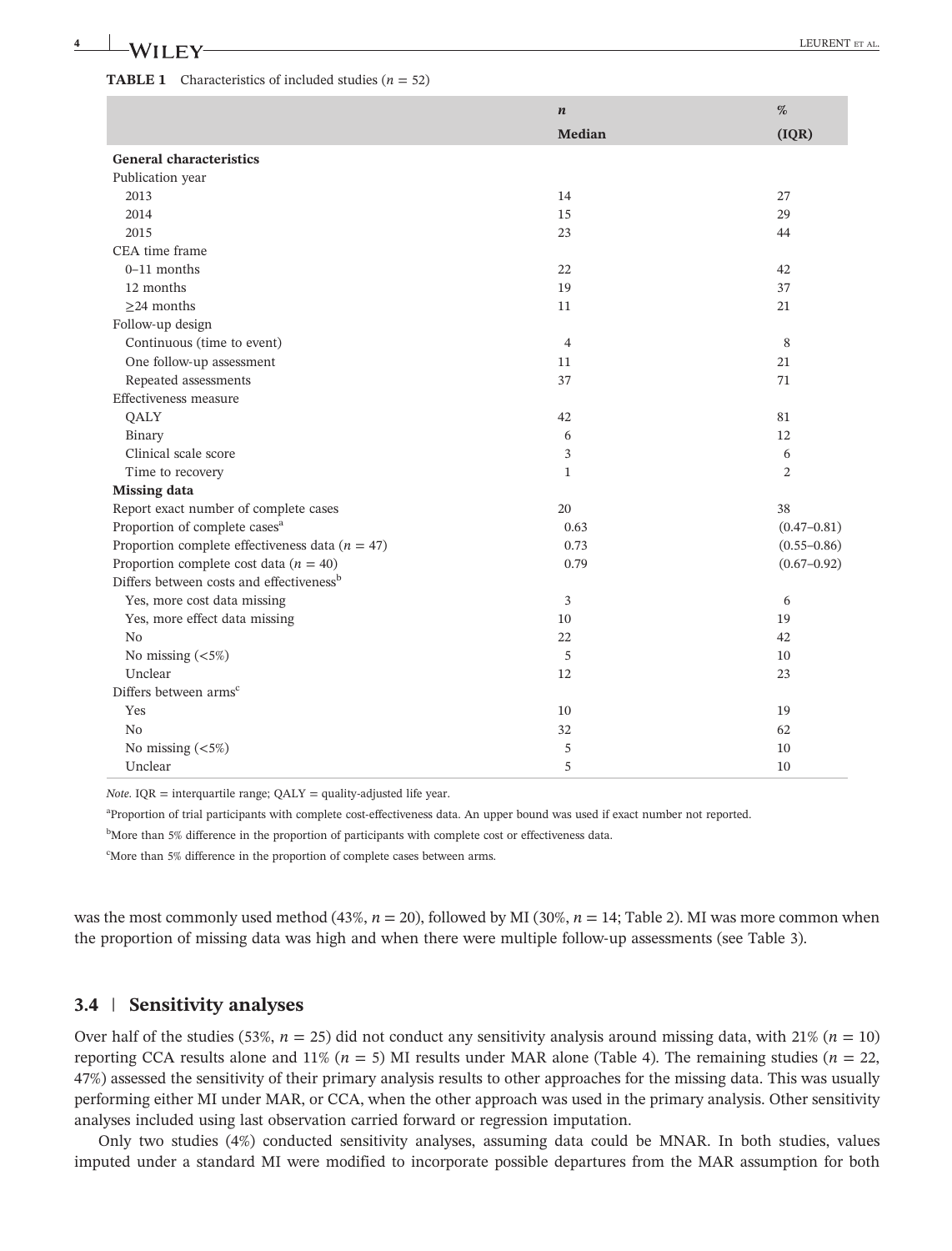

FIGURE 2 Proportion of trial participants with complete data for the primary cost-effectiveness analysis. Shown for cost-effectiveness  $(n = 52)$ , effectiveness  $(n = 47)$ , unclear in 5 studies), and cost data  $(n = 40)$ , unclear in 12 studies)

| Primary analysis method                           | $\boldsymbol{n}$ | %  |
|---------------------------------------------------|------------------|----|
| Complete-case analysis                            | 20               | 43 |
| Multiple imputation                               | 14               | 30 |
| Other—single methods                              |                  |    |
| Inverse probability weighting                     |                  | 2  |
| Bayesian model, missing data as unknown parameter |                  | 2  |
| Other—ad hoc hybrid methods <sup>a</sup>          | 8                | 17 |
| Using a combination of                            |                  |    |
| Mean imputation <sup>b</sup>                      | 6                |    |
| Regression imputation <sup>c</sup>                | 3                |    |
| Inverse probability weighting <sup>d</sup>        | $\mathfrak{D}$   |    |
| Assuming failure when outcome missing             | $\mathfrak{D}$   |    |
| Multiple imputation                               |                  |    |
| Last observation carried forward                  |                  |    |
| Unclear                                           | 3                | 6  |

**TABLE 2** Methods for handling missing data in primary analysis  $(n = 47)$ 

<sup>a</sup>Ad hoc hybrid method = several approaches to missing data combined, for example, using mean imputation for missing individual resource use items and multiple imputation for fully incomplete observations.

 $<sup>b</sup>$ Mean imputation = replacing missing values by the average across other participants.</sup>

 $c$ Regression imputation = replace missing values by predicted value based on observed variables.

 $d$ Inverse probability weighting = analysing complete data, weighted according to their modelled probability of being observed. These methods are presented in more details in other references (Baio & Leurent, 2016; Faria et al., 2014).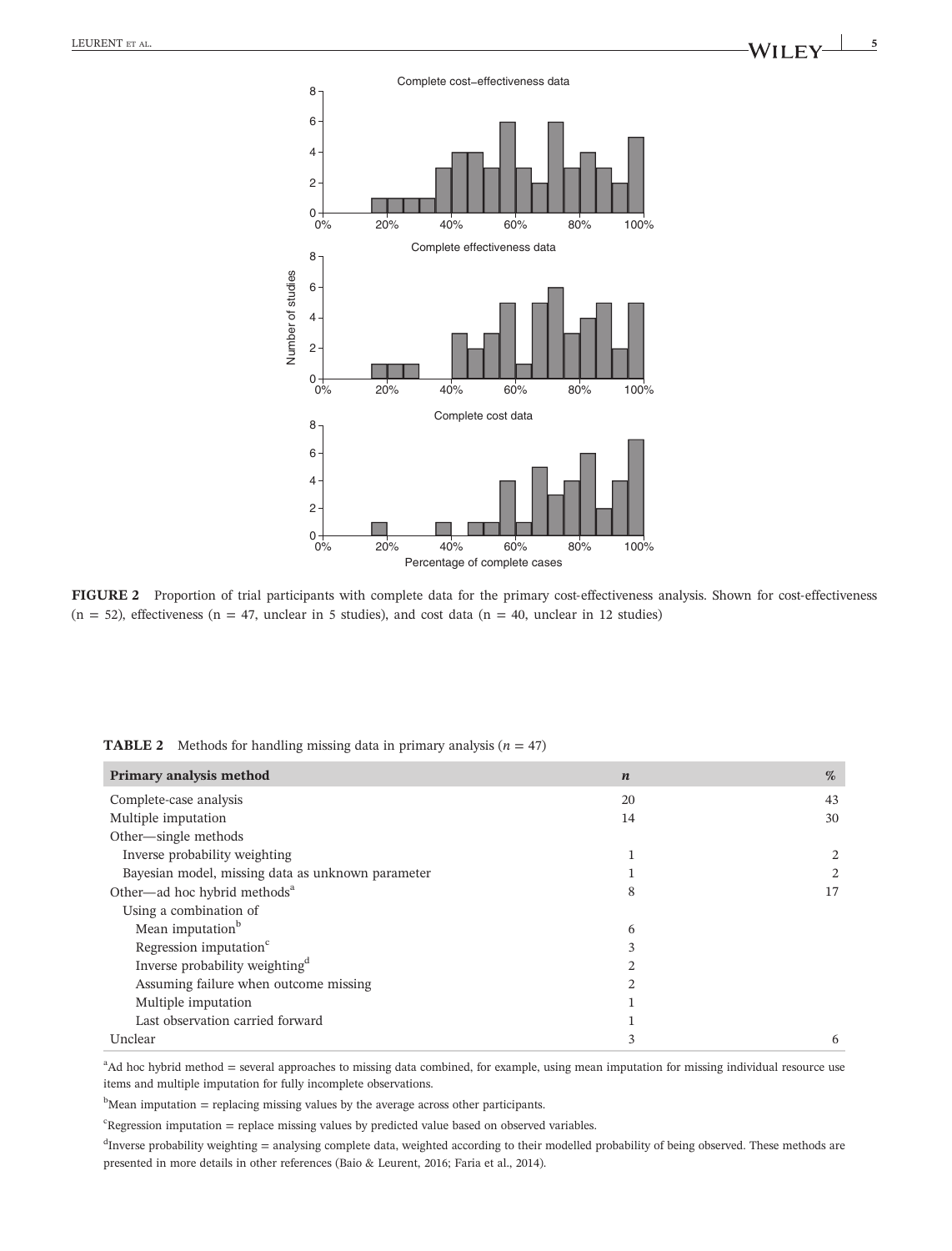| Approaches to missing data, by year, number of follow-ups, and extent of missing data ( $n = 47$ )<br><b>TABLE 3</b> |                  |    |                         |    |                  |    |                  |                                 |                  |    |
|----------------------------------------------------------------------------------------------------------------------|------------------|----|-------------------------|----|------------------|----|------------------|---------------------------------|------------------|----|
|                                                                                                                      |                  |    | Primary analysis method |    |                  |    |                  | Reported a sensitivity analysis |                  |    |
|                                                                                                                      | <b>CCA</b>       |    | MI                      |    | <b>Other</b>     |    | Yes              |                                 | N <sub>0</sub>   |    |
|                                                                                                                      | $\boldsymbol{n}$ | %  | $\boldsymbol{n}$        | %  | $\boldsymbol{n}$ | %  | $\boldsymbol{n}$ | %                               | $\boldsymbol{n}$ | %  |
| Publication year                                                                                                     |                  |    |                         |    |                  |    |                  |                                 |                  |    |
| 2013 $(n = 13)$                                                                                                      | 6                | 46 | 3                       | 23 | $\overline{4}$   | 31 | 5                | 38                              | 8                | 62 |
| 2014 $(n = 15)$                                                                                                      | 9                | 60 | $\mathbf{1}$            | 7  | 5                | 33 | 6                | 40                              | 9                | 60 |
| 2015 $(n = 19)$                                                                                                      | 5                | 26 | 10                      | 53 | $\overline{4}$   | 21 | 11               | 58                              | 8                | 42 |
| Number of follow-up assessments <sup>a</sup>                                                                         |                  |    |                         |    |                  |    |                  |                                 |                  |    |
| $1 (n = 10)$                                                                                                         | 7                | 70 | 1                       | 10 | 2                | 20 | 3                | 30                              | 7                | 70 |
| $\geq$ 2 ( <i>n</i> = 36)                                                                                            | 13               | 36 | 13                      | 36 | 10               | 28 | 18               | 50                              | 18               | 50 |
| Proportion of complete cases <sup>b</sup>                                                                            |                  |    |                         |    |                  |    |                  |                                 |                  |    |
| $<50\%$ (n = 15)                                                                                                     | $\overline{4}$   | 27 | 6                       | 40 | 5                | 33 | 8                | 53                              | 7                | 47 |
| $50-75\%$ $(n = 18)$                                                                                                 | 10               | 56 | $\overline{4}$          | 22 | $\overline{4}$   | 22 | 9                | 50                              | 9                | 50 |
| $75\% - 95\%$ (n = 14)                                                                                               | 6                | 43 | 4                       | 29 | $\overline{4}$   | 29 | 5                | 36                              | 9                | 64 |

*Note.*  $%$  = row percentages. CCA = complete-case analysis; MI = multiple imputation.

<sup>a</sup> Excluding one study with continuous follow-up ( $n = 46$ ).

Information missing $\epsilon$ 

<sup>b</sup>For the five studies with less than 5% of incomplete cases, four used CCA and one an ad hoc hybrid method for their primary analysis. One of the five studies conducted a sensitivity analysis to missing data.

Similar (*n* = 22) 13 59 6 27 3 14 10 45 12 55 More cost missing  $(n = 3)$  1 33 2 67 0 0 2 67 1 33 More effect missing  $(n = 10)$  4 40 2 20 4 40 6 60 4 40

<sup>c</sup>Excluding 12 studies where this was unclear ( $n = 35$ ).

|  |  | <b>TABLE 4</b> Sensitivity analysis, overall, and by primary analysis method $(n = 47)$ |  |  |
|--|--|-----------------------------------------------------------------------------------------|--|--|
|--|--|-----------------------------------------------------------------------------------------|--|--|

|                     |                  |    | Sensitivity analysis method |                 |                  |              |                  |                    |                  |    |
|---------------------|------------------|----|-----------------------------|-----------------|------------------|--------------|------------------|--------------------|------------------|----|
|                     | <b>None</b>      |    | <b>CCA</b>                  | <b>MI</b> (MAR) |                  | <b>MNAR</b>  |                  | Other <sup>a</sup> |                  |    |
|                     | $\boldsymbol{n}$ | %  | $\boldsymbol{n}$            | %               | $\boldsymbol{n}$ | %            | $\boldsymbol{n}$ | %                  | $\boldsymbol{n}$ | %  |
| Overall             |                  |    |                             |                 |                  |              |                  |                    |                  |    |
| Total $(n = 47)$    | 25               | 53 | 11                          | 23              | 9                | 19           | 2                | 4                  | 5                | 11 |
| By primary analysis |                  |    |                             |                 |                  |              |                  |                    |                  |    |
| $CCA (n = 20)$      | 10               | 50 | $\Omega$                    | $\Omega$        | 8                | 40           | $\Omega$         | $\Omega$           | 2                | 10 |
| $MI(n = 14)$        | 5                | 36 | 9                           | 64              | $\mathbf{0}$     | $\mathbf{0}$ | 2                | 14                 | 2                | 14 |
| Other $(n = 13)$    | 10               | 77 | 2                           | 15              |                  | 8            | $\mathbf{0}$     | $\Omega$           |                  | 8  |

*Note*. % = row percentages; CCA = complete-case analysis; MAR = assuming data missing at random; MI = multiple imputation; MNAR = assuming data missing not at random. Total may be more than 100% as some studies conducted more than one sensitivity analysis.

<sup>a</sup>Other methods used for sensitivity analysis include last observation carried forward  $(n = 1)$ , regression imputation  $(n = 1)$ , adjusting for baseline predictors of missingness ( $n = 1$ ), imputing by average of observed values for that patient ( $n = 1$ ), and an ad hoc hybrid method using multiple and mean imputation  $(n = 1)$ .

the cost and effectiveness data using a simplified pattern-mixture model approach (Faria et al., 2014; Leurent et al., 2018). The studies then discussed the plausibility of these departures from MAR and their implications for the costeffectiveness inferences.

## **3.5** | **Recommendations criteria**

Table 5 reports the number of studies that reported evidence of following the recommendations from Figure 3 (see Section 4). Most studies reported being aware of the risk of missing data, for example, by taking active steps to reduce them ( $n = 35, 74\%$ ). In addition, almost two-thirds of the studies ( $n = 29, 62\%$ ) reported the breakdown of missing data by arm, time point, and endpoint. Only about one‐third of the studies have clearly reported the reasons for the missing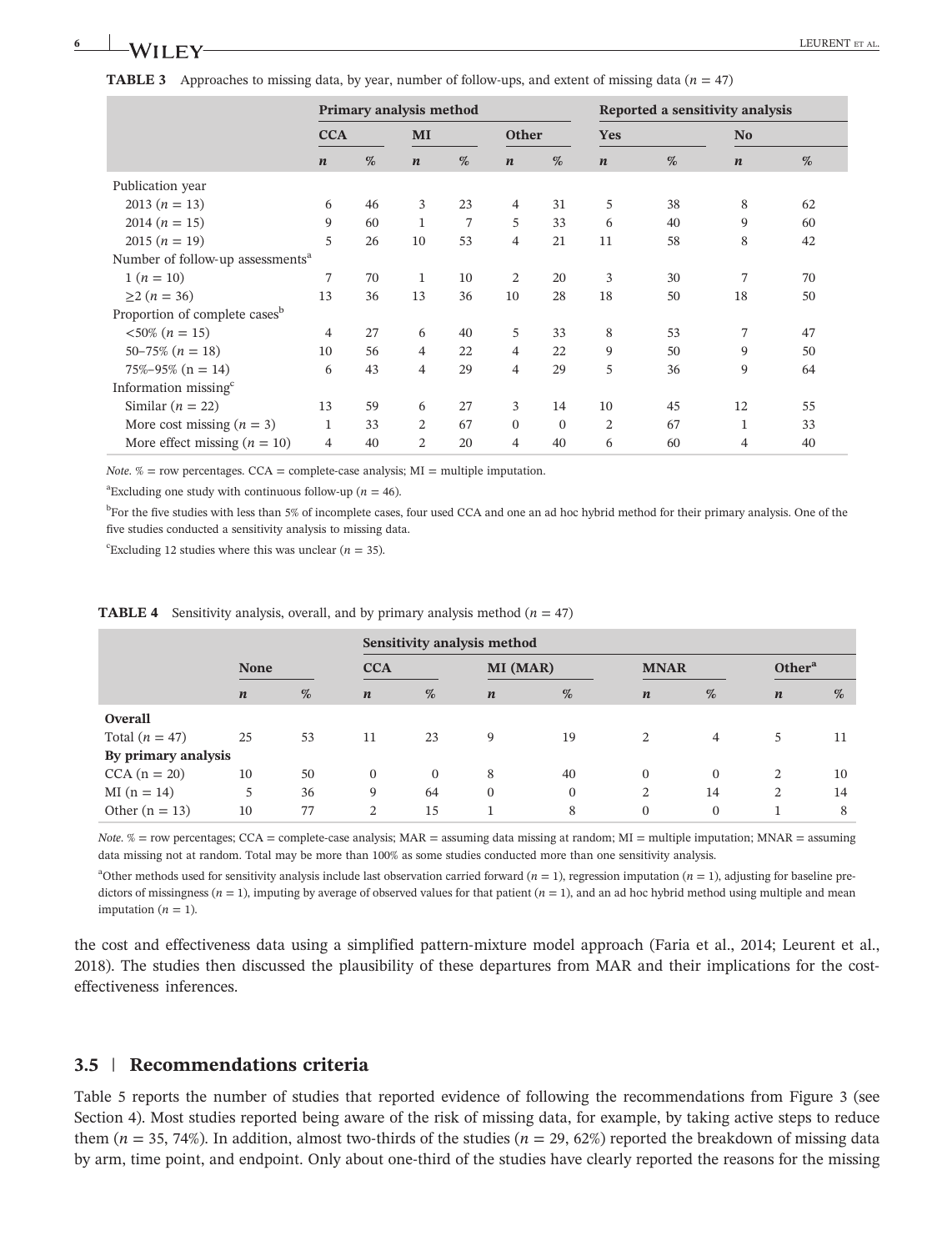#### **TABLE 5** Review of indicators based on recommendations criteria  $(n = 47)$

|                                                    | Met <sup>b</sup> |          |                  | Not met |                  | Unclear      |  |
|----------------------------------------------------|------------------|----------|------------------|---------|------------------|--------------|--|
| <b>Criterion</b> <sup>a</sup>                      | $\boldsymbol{n}$ | %        | $\boldsymbol{n}$ | $\%$    | $\boldsymbol{n}$ | %            |  |
| Prevent                                            |                  |          |                  |         |                  |              |  |
| A1. Maximise response rate                         | 35               | 74       | 12               | 26      | $\Omega$         | $\Omega$     |  |
| A2. Alternative data sources                       | 10               | 21       | 37               | 79      | $\Omega$         | $\Omega$     |  |
| A3. Monitor completeness                           | 17               | 36       | 30               | 64      | $\mathbf{0}$     | $\Omega$     |  |
| Primary                                            |                  |          |                  |         |                  |              |  |
| B1. Assumption for primary analysis                | 17               | 36       | 27               | 57      | 3                | 6            |  |
| B2. Appropriate primary method                     |                  | 36       | 27               | 57      | 3                | 6            |  |
| Sensitivity                                        |                  |          |                  |         |                  |              |  |
| C1. Discuss departures from the primary assumption | $\Omega$         | $\Omega$ | 47               | 100     | $\Omega$         | $\mathbf{0}$ |  |
| C2. Consider broad range of assumptions            | 2                | 4        | 45               | 96      | $\Omega$         | $\Omega$     |  |
| C3. Method valid under these assumptions           | 2                | 4        | 45               | 96      | $\Omega$         | $\mathbf{0}$ |  |
| Report                                             |                  |          |                  |         |                  |              |  |
| D1. Missing data by endpoint, arm, and time point  | 29               | 62       | 18               | 38      | $\Omega$         | $\Omega$     |  |
| D2. Discuss reasons for missing data               | 16               | 34       | 31               | 66      | $\Omega$         | $\Omega$     |  |
| D3. Describe methods used and assumptions          | 17               | 36       | 30               | 64      | $\Omega$         | $\Omega$     |  |
| D4. Conclusions in light of missing data           |                  | 2        | 46               | 98      | $\Omega$         | $\Omega$     |  |

a See Figure 3 and Appendix B for definition of each criterion.

b Report demonstrates evidence of having followed this recommendation. *Not met* if the recommendation was not followed or not mentioned. *Unclear* if some suggestions the criteria may have been met but information not clear enough. See Appendix B for detailed definitions and methodology used.



data (*n* = 16, 34%) and the approach used for handling the missing data and its underlying assumptions (*n* = 17, 36%). Only one study (2%) appropriately discussed the implications of missing data in their cost-effectiveness conclusions.

## **4** | **DISCUSSION**

Carpenter and Kenward 2007

## **4.1** | **Summary of findings**

Missing data remain ubiquitous in trial-based CEA. The median proportion of participants with complete cost-effectiveness data was only 63%. This reflects the typical challenges faced by CEA of randomised controlled trials, which often rely on patient questionnaires to collect key resource use and health outcome data. Despite best efforts to ensure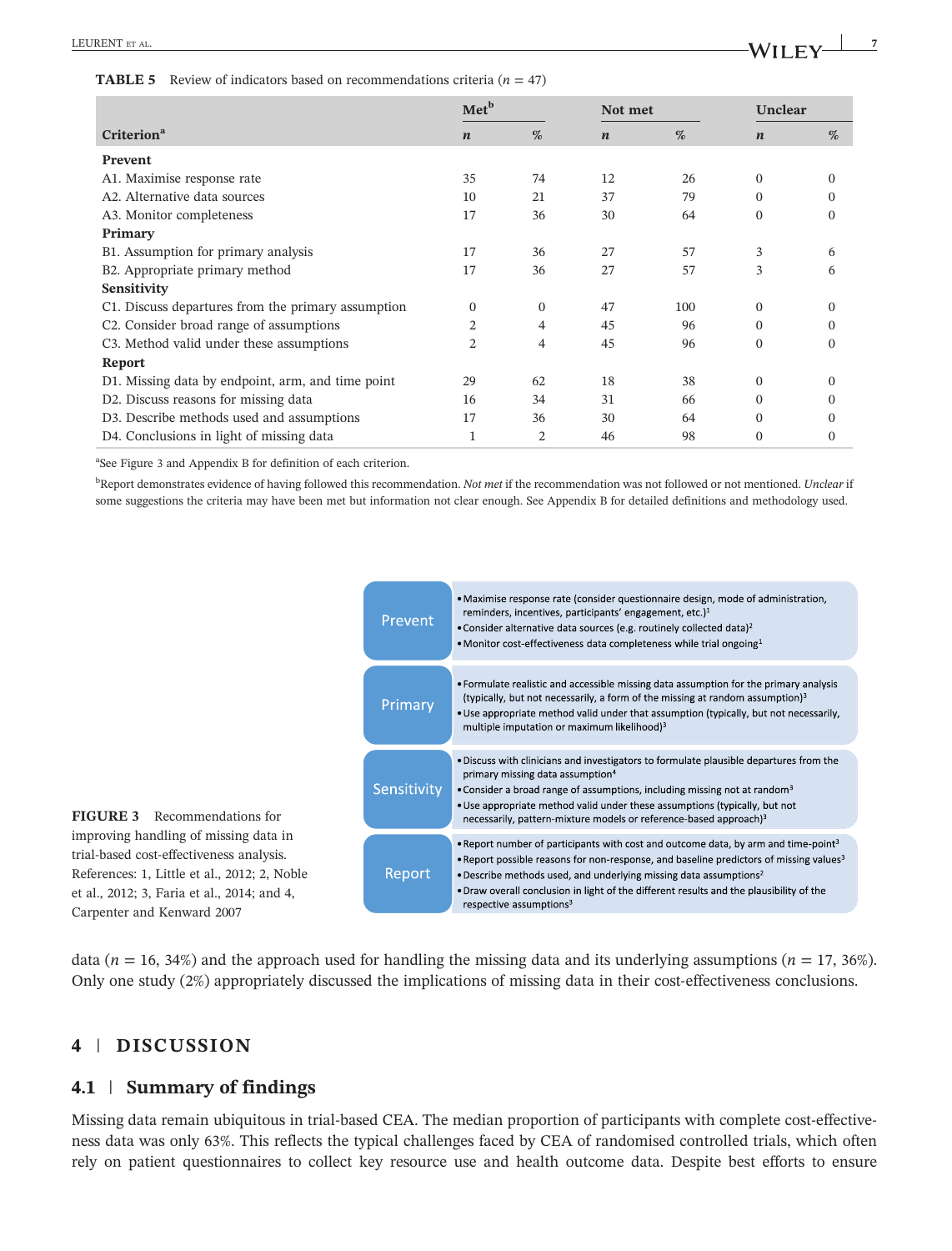completeness, a significant proportion of nonresponse is likely. This is consistent with other reviews, which also found no reduction of the extent of missing data in trials over time (Bell et al., 2014).

CCA remains the most commonly used approach for handling missing data in trial‐based CEA, in contrast to recommendations. This approach makes the restrictive assumption that, given the variables in the analysis model, the distributions of the outcome data are the same, whether or not those outcome data are observed. This approach is also problematic because it can result in a loss in precision, as it discards participants who have partially complete data postrandomisation and who can provide important information to the analysis. Other unsatisfactory approaches based on unrealistic assumptions, such as last observation carried forward and single imputation, are also occasionally used.

MI (Rubin, 1987) assuming MAR has been widely recommended for CEA (Briggs et al., 2003; Burton et al., 2007; Faria et al., 2014; Marshall et al., 2009), allowing for baseline variables and postrandomisation data not in the primary analysis to be used for the imputation. It seems to be now more commonly used, with around half of the studies using MI for at least one of their analyses (up to 74% in 2015). Around one‐third of the studies used MI for their primary CEA, which is higher than seen in primary clinical outcome analyses (8%; Bell et al., 2014).

On the other hand, sensitivity analyses to missing data remain clearly insufficient. Only two studies (4%) conducted comprehensive sensitivity analyses and assessed whether the study's conclusions were sensitive to departures from the MAR assumption (i.e., possible MNAR mechanisms). Half of the studies did not conduct any sensitivity analysis regarding the missing data. The remaining studies performed some sort of sensitivity analyses, but usually consisting of simple variations from the primary analysis, such as reporting CCA results in addition to MI. This may be more for completeness than proper missing data sensitivity analyses. For example, if MI is used for the primary analysis (having assumed that MAR is the realistic primary missing data assumption), a sensitivity analysis that involves CCA will make stronger missing data assumptions.

#### **4.2** | **Strengths and limitations**

Our review follows naturally from the review of Noble et al. (2012) and gives an update of the state of play after the publication of several key guidelines. Our review, however, differs in scope and methods and cannot be directly compared with the results of Noble et al. One of the key strengths of this review is that HTA comprehensive reports allowed us to obtain a more complete picture of the missing data and the methods used to tackle it. HTA monographs are published alongside more succinct peer‐reviewed papers in specialist medical journals, and they are often seen as the "gold-standard" for trial-based CEA in the UK. It seems therefore reasonable to assume that these are representative of typical practice in CEA. This review is, to our knowledge, the first to look at completeness of both cost and effectiveness data. A limitation is the use of a single‐indicator "proportion of complete cases" to capture the extent of the missing data issue. This is however a clearly defined indicator and allows comparison with other reviews. The "recommendations indicators" also focused on the information reported in the study, not necessarily what might have been done in practice.

#### **4.3** | **Recommendations**

A list of recommendations to address missing data in trial‐based CEA is presented in Figure 3. Trial‐based CEA are prone to missing data, and it is important that analysts take active steps at the design and data‐collection stages to limit their extent (Bernhard et al., 2006; Brueton et al., 2013; National Research Council, 2010). Resource use questionnaires should be designed in a user-friendly way, and their completion encouraged during follow-up visits, possibly supported by a researcher (Mercieca‐Bebber et al., 2016; National Research Council, 2010). Alternative sources should also be considered to minimise missing information, for example, administrative data or electronic health records (Franklin & Thorn, 2018; Noble et al., 2012).

For any study with missing data, clear reporting of the issue is required. Ideally, the study should report details of the pattern of missing data (Faria et al., 2014), possibly as an appendix. At a minimum, CEA studies should report for each analysis the number of participants included by trial arm, as recommended in the Consolidated Standards of Reporting Trials guidelines (Noble et al., 2012; Schulz et al., 2010).

Although CCA may be justifiable in some circumstances, the choice of CCA for the primary analysis approach appears difficult to justify in the presence of repeated measurements, because the loss of power (by discarding all patients with any missing values) across the different time points tends to be large. Other approaches valid under more plausible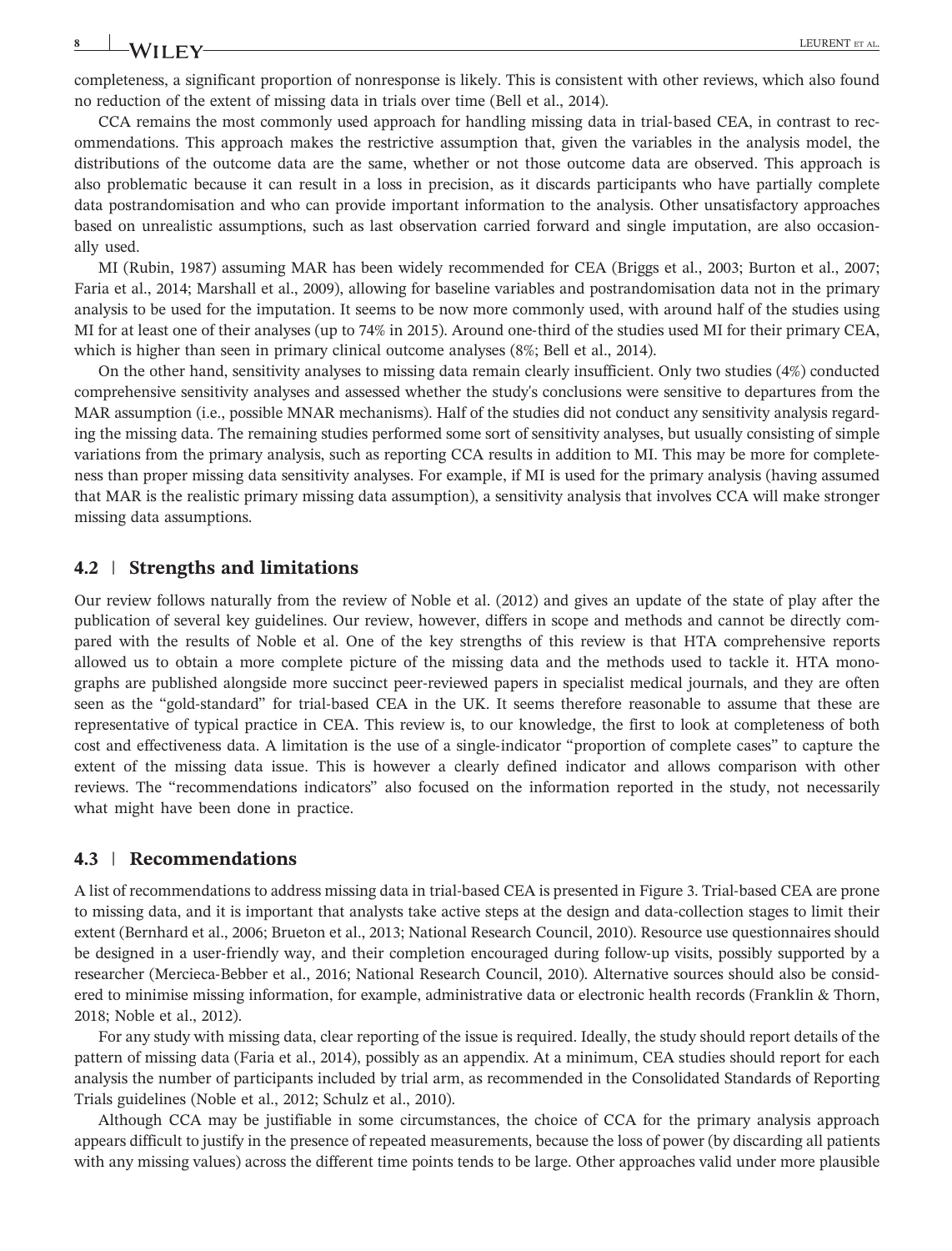MAR assumptions and making use of all the observed data, such as MI (Rubin, 1987); likelihood-based repeated measures models (Faria et al., 2014; Verbeke, Fieuws, Molenberghs, & Davidian, 2014); or Bayesian models (Ades et al., 2006), should be considered. In particular, MI has been increasingly used in CEA, and further guidance to support an appropriate use in this context is warranted.

An area with clear room for improvement is the conduct of sensitivity analyses. This review found that many studies used CCA for the primary analysis and MI as a sensitivity analysis, or vice-versa, and concluded that the results were robust to missing data. This is misleading because both of these methods rely on the assumption that the missingness is independent of the unobserved data. Although the MAR assumption provides a sensible starting point, it is not possible to determine the true missing-data mechanism from the observed data. Studies should therefore assess whether their conclusions are sensitive to possible departures from that assumption (National Research Council, 2010; Committee for Medicinal Products for Human Use (CHMP), 2011; Faria et al., 2014). Several approaches have been suggested to conduct analyses under MNAR assumptions. Selection models express how the probability of being missing is related to the value itself. Pattern‐mixture models, on the other hand, capture how missing data could differ from the observed (Molenberghs et al., 2014; Ratitch, O'Kelly, & Tosiello, 2013). Pattern‐mixture models appear attractive because they frame the departure from MAR in a way that can be more readily understood by clinical experts and decision makers and can be used with standard analysis methods such as MI (Carpenter & Kenward, 2012; Ratitch et al., 2013). MNAR modelling can be challenging, but accessible approaches have also been proposed (Faria et al., 2014; Leurent et al., 2018). Further developments are still needed to use these methods in the CEA context and to provide the analytical tools and practical guidance to implement them in practice.

## **5** | **CONCLUSION**

Missing data can be an important source of bias and uncertainty, and it is imperative that this issue is appropriately recognised and addressed to help ensure that CEA studies provide sound evidence for healthcare decision making. Over the last decade, there have been some welcome improvements in handling missing data in trial‐based CEA. In particular, more attention has been devoted to assessing the reasons for the missing data and adopting methods (e.g., MI) that can incorporate those in the analysis. However, there is substantial room for improvement. Firstly, more efforts are needed to reduce missing data. Secondly, the extent and patterns of missing data should be more clearly reported. Thirdly, the primary analysis should consider methods that make contextually plausible assumptions rather than resort automatically to CCA. Lastly, sensitivity analyses to assess the robustness of the study's results to potential MNAR mechanisms should be conducted.

### **CONFLICT OF INTEREST**

The authors have no conflict of interest.

### **ORCID**

*Baptiste Leurent* <http://orcid.org/0000-0001-6420-6567> *Manuel Gomes* **b** <http://orcid.org/0000-0002-1428-1232>

### **REFERENCES**

- Ades, A. E., Sculpher, M., Sutton, A., Abrams, K., Cooper, N., Welton, N., & Lu, G. (2006). Bayesian methods for evidence synthesis in costeffectiveness analysis. *PharmacoEconomics*, *24*(1), 1–19. Available at: [http://link.springer.com/10.2165/00019053](http://link.springer.com/10.2165/00019053-200624010-00001)‐200624010‐00001. Accessed May 25, 2017
- Baio, G., & Leurent, B. (2016). An Introduction to Handling Missing Data in Health Economic Evaluations. In *Care at the End of Life* (pp. 73–85. Available at: [http://link.springer.com/10.1007/978](http://link.springer.com/10.1007/978-3-319-28267-1_6)‐3‐319‐28267‐1\_6). Cham: Springer International Publishing. Accessed September 2, 2016

Beecham, J. & Knapp, M., (2001). Costing psychiatric interventions, Gaskell London.

Bell, M. L., Fiero, M., Horton, N. J., & Hsu, C. H. (2014). Handling missing data in RCTs; a review of the top medical journals. *BMC Medical Research Methodology*, *14*(1), 118.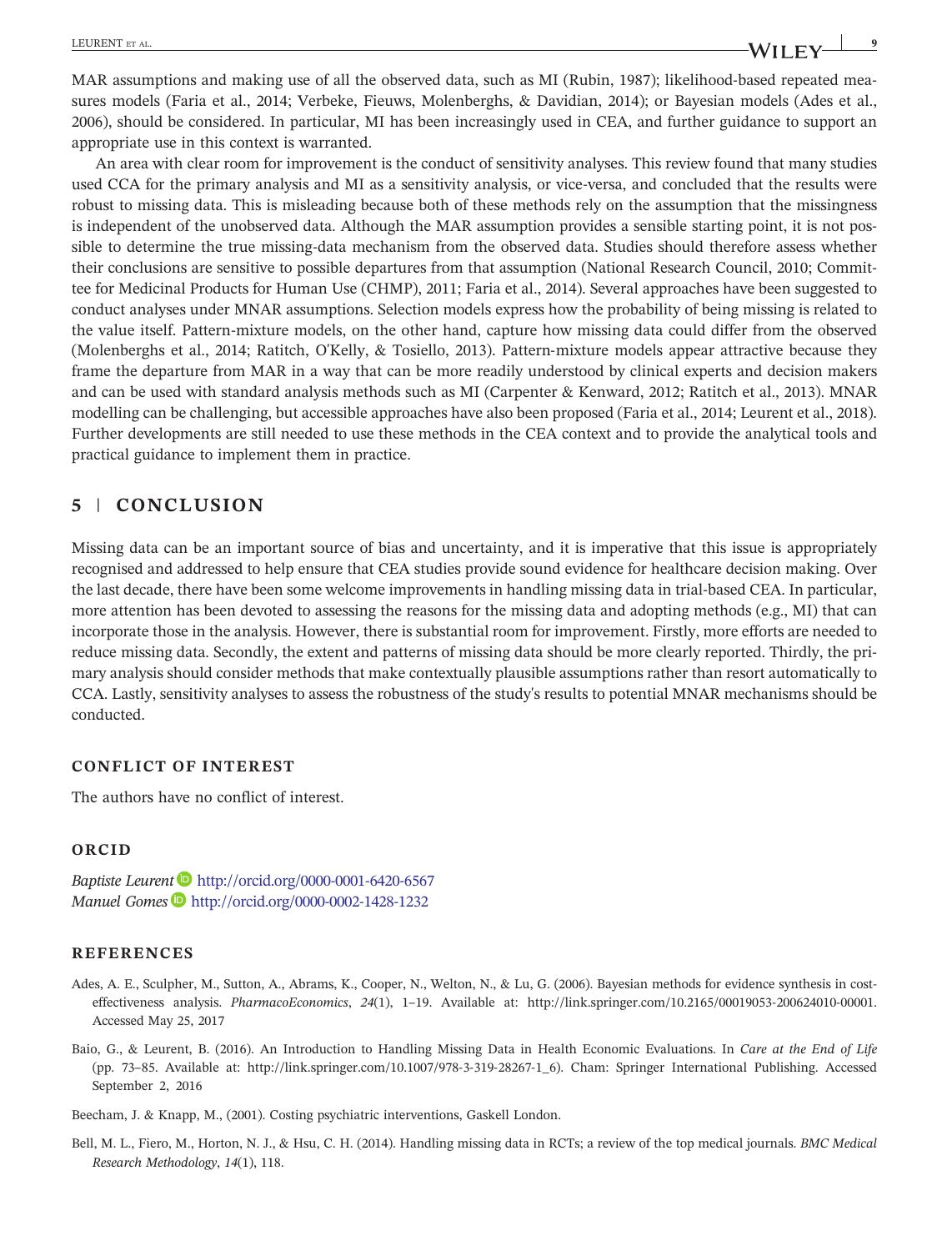## **10 LEURENT** ET AL. **LEURENT** ET AL.

- Bernhard, J., Cella, D. F., Coates, A. S., Fallowfield, L., Ganz, P. A., Moinpour, C. M., … Hürny, C. (2006). Missing quality of life data in cancer clinical trials: Serious problems and challenges. *Statistics in Medicine*, *17*(5–7), 517–532. Available at: [http://www.ncbi.nlm.nih.gov/](http://www.ncbi.nlm.nih.gov/pubmed/9549801) [pubmed/9549801](http://www.ncbi.nlm.nih.gov/pubmed/9549801)
- Briggs, A., Clark, T., Wolstenholme, J., & Clarke, P. (2003). Missing....presumed at random: Cost-analysis of incomplete data. *Health Economics*, *12*(5), 377–392.

Brooks, R. (1996). EuroQol: The current state of play. *Health Policy*, *37*(1), 53–72.

- Brueton, V. C., Tierney, J., Stenning, S., Harding, S., Meredith, S., Nazareth, I., & Rait, G. (2013). Strategies to improve retention in randomised trials. *The Cochrane Database of Systematic Reviews*, *12*(12). p.MR000032
- Burton, A., Billingham, L. J., & Bryan, S. (2007). Cost-effectiveness in clinical trials: Using multiple imputation to deal with incomplete cost data. *Clinical Trials*, *4*(2), 154–161.
- Burzykowski, T., Carpenter, J., Coens, C., Evans, D., France, L., Kenward, M., … of the PSI Missing Data Expert Group (2010). Missing data: Discussion points from the PSI missing data expert group. *Pharmaceutical Statistics*, *9*(4), 288–297.
- Carpenter, J., & Kenward, M. (2012). *Multiple imputation and its application*. Chichester: John Wiley & Sons.
- Carpenter, J. R., & Kenward, M. G. (2007). *Missing data in randomised controlled trials‐a practical guide*. Birmingham: National Institute for Health Research.
- Committee for Medicinal Products for Human Use (CHMP) (2011). Guideline on missing data in confirmatory clinical trials. *London: European Medicines …*, *44*(July 2010), 1–12.
- Faria, R., Gomes, M., Epstein, D., & White, I. R. (2014). A guide to handling missing data in cost-effectiveness analysis conducted within randomised controlled trials. *PharmacoEconomics*, *32*(12), 1157–1170.
- Franklin, M., & Thorn, J. (2018). Self-reported and routinely collected electronic data for trial-based evaluations: the current state of play in England and considerations for the future. *BMC Medical Research Methodology*, Submitted.
- Leurent, B., Gomes, M. & Carpenter, J., (2017). Missing data in trial‐based cost‐effectiveness analysis review dataset. Available at: [https://doi.](https://doi.org/10.17037/DATA.272) [org/10.17037/DATA.272.](https://doi.org/10.17037/DATA.272)
- Leurent, B., Gomes, M., Faria, R., Morris, S., Grieve, R., & Carpenter, J. R. (2018). Sensitivity analysis for not-at-random missing data in trialbased cost‐effectiveness analysis: a tutorial. *PharmacoEconomics*, Submitted.
- Little, R. J., D'Agostino, R., Cohen, M. L., Dickersin, K., Emerson, S. S., Farrar, J. T., … Stern, H. (2012). The prevention and treatment of missing data in clinical trials. *New England Journal of Medicine*, *367*(14), 1355–1360.
- Little, R. J. A., & Rubin, D. B. (2002). *Statistical analysis with missing data*. Hoboken, NJ: John Wiley & Sons.
- Manca, A., & Palmer, S. (2005). Handling missing data in patient‐level cost‐effectiveness analysis alongside randomised clinical trials. *Applied health economics and health policy*, *4*(2), 65–75.
- Marshall, A., Billingham, L. J., & Bryan, S. (2009). Can we afford to ignore missing data in cost‐effectiveness analyses? *The European Journal of Health Economics*, *10*(1), 1–3.
- Mercieca-Bebber, R., Palmer, M. J., Brundage, M., Calvert, M., Stockler, M. R., & King, M. T. (2016). Design, implementation and reporting strategies to reduce the instance and impact of missing patient‐reported outcome (PRO) data: A systematic review. *BMJ Open*, *6*(6), e010938.
- Molenberghs, G., Fitzmaurice, G., Kenward, M. G., Tsiatis, A., & Verbeke, G. (2014). *Handbook of missing data methodology*. Boca Raton, FL: CRC Press.
- National Research Council (2010). *The Prevention and Treatment of Missing Data in Clinical Trials*. Washington, DC: The National Academies Press. Available at:<http://www.nap.edu/catalog/12955/>
- Noble, S. M., Hollingworth, W., & Tilling, K. (2012). Missing data in trial‐based cost‐effectiveness analysis: The current state of play. *Health Economics*, *21*(2), 187–200.
- Ratitch, B., O'Kelly, M., & Tosiello, R. (2013). Missing data in clinical trials: From clinical assumptions to statistical analysis using pattern mixture models. *Pharmaceutical Statistics*, *12*(6), 337–347.
- Rubin, D. B. (1987). *Multiple imputation for nonresponse in surveys*. ( pp. 15–19). Harvard University: John Wiley & Sons.
- Schulz, K. F., Altman, D. G., Moher, D., & CONSORT Group (2010). CONSORT 2010 statement: Updated guidelines for reporting parallel group randomized trials. *Annals of Internal Medicine*, *152*(11), 726–732.
- StataCorp, (2017). Stata Statistical Software: Release 15.
- Verbeke, G., Fieuws, S., Molenberghs, G., & Davidian, M. (2014). The analysis of multivariate longitudinal data: A review. *Statistical Methods in Medical Research*, *23*(1), 42–59.

How to cite this article: Leurent B, Gomes M, Carpenter JR. Missing data in trial-based cost-effectiveness analysis: An incomplete journey. *Health Economics*. 2018;1–17. <https://doi.org/10.1002/hec.3654>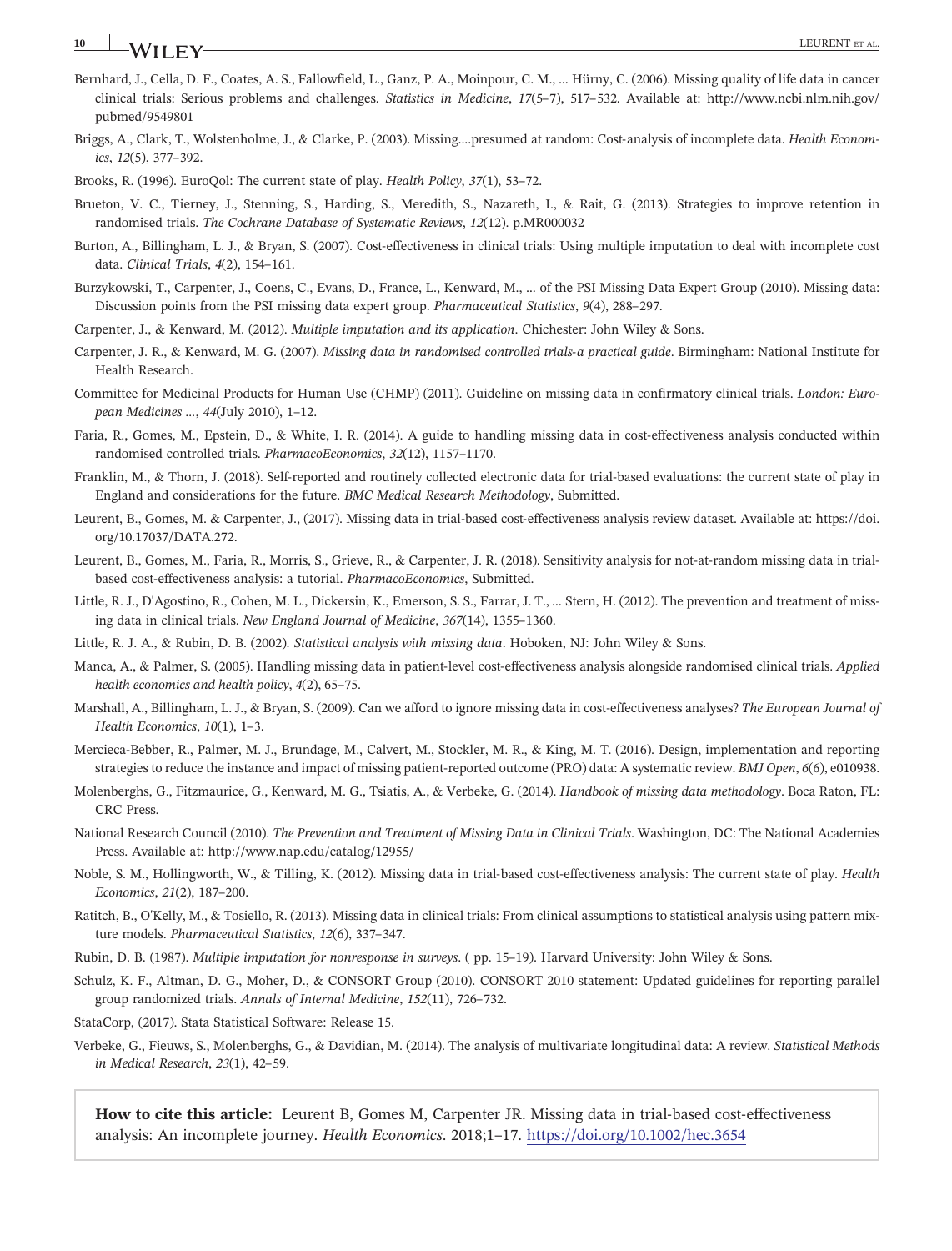# **APPENDIX A DETAILS OF STUDIES SELECTION**

## **A.1** | **PubMed search criteria and results**

#### Search criteria:

("Health Technol Assess"[Journal]) AND ("2015/01/01"[Date ‐ Publication]: "2015/12/31"[Date ‐ Publication]) AND ("randomised"[Title] OR "randomized"[Title] OR "trial"[Title]) AND ("economic"[Title/Abstract] OR "cost\*"[Title/Abstract]) NOT ("pilot"[Title] OR "feasibility"[Title])

Number of studies:

| Search Ouery |                                                                                                                                                                                                                                                                                                             | <b>Items</b><br>found |
|--------------|-------------------------------------------------------------------------------------------------------------------------------------------------------------------------------------------------------------------------------------------------------------------------------------------------------------|-----------------------|
| 4            | Search ("health Technol assess" [journal]) AND ("2013/01/01" [date - publication] : "2015/12/31" [date - publication]) 65<br>AND ("randomised" title  OR "randomised" title  OR "trial" title ) AND ("economic" title/abstract  OR<br>"cost*"[title/abstract]) NOT ("pilot"[title] OR "feasibility"[title]) |                       |
| 3            | Search ("Health Technol Assess" [Journal]) AND ("2013/01/01" [Date - Publication] : "2015/12/31" [Date -<br>Publication]) AND ("randomised"[title] OR "randomized"[Title] OR "trial"[Title]) AND ("economic"[Title]<br>Abstract   OR "cost*" [Title/Abstract])                                              | 74                    |
| 2            | Search ("Health Technol Assess" [Journal]) AND ("2013/01/01" [Date - Publication] : "2015/12/31" [Date -<br>Publication]) AND ("randomised"[Title] OR "randomized"[Title] OR "trial"[Title])                                                                                                                | 91                    |
| $\mathbf{1}$ | Search ("Health Technol Assess" [Journal]) AND ("2013/01/01" [Date - Publication] : "2015/12/31" [Date -<br>Publication])                                                                                                                                                                                   | 236                   |

### **A.2** | **Included studies**

Allen, S., Wareham, K., Wang, D., Bradley, C., Sewell, B., Hutchings, H., … Phillips, C. (2013). A high‐dose preparation of lactobacilli and bifidobacteria in the prevention of antibiotic‐associated and Clostridium difficile diarrhoea in older people admitted to hospital: A multicentre, randomised, double‐blind, placebo‐controlled, parallel arm trial. Health Technology Assessment, 17(57), 1–140.<http://doi.org/10.3310/hta17570>

Ashby, R. L., Gabe, R., Ali, S., Saramago, P., Chuang, L.‐H., Adderley, U., … Torgerson, D. J. (2014). VenUS IV (Venous leg Ulcer Study IV) – compression hosiery compared with compression bandaging in the treatment of venous leg ulcers: A randomised controlled trial, mixed-treatment comparison and decision-analytic model. Health Technology Assessment, 18(57), 1–294.<http://doi.org/10.3310/hta18570>

Banerjee, S., Hellier, J., Romeo, R., Dewey, M., Knapp, M., Ballard, C., … Burns, A. (2013). Study of the use of antidepressants for depression in dementia: the HTA‐SADD trial—A multicentre, randomised, double‐blind, placebo‐controlled trial of the clinical effectiveness and cost‐effectiveness of sertraline and mirtazapine. Health Technology Assessment (Winchester, England), 17(7), 1–166.<http://doi.org/10.3310/hta17070>

Bedson, E., Bell, D., Carr, D., Carter, B., Hughes, D., Jorgensen, A., … Williams, N. (2014). Folate Augmentation of Treatment – Evaluation for Depression (FolATED): Randomised trial and economic evaluation. Health Technology Assessment, 18(48), 1–160.<http://doi.org/10.3310/hta18480>

Blyth, A., Maskrey, V., Notley, C., Barton, G. R., Brown, T. J., Aveyard, P., … Song, F. (2015). Effectiveness and economic evaluation of self‐help educational materials for the prevention of smoking relapse: Randomised controlled trial. Health Technology Assessment (Winchester, England), 19(59), 1–70, v–vi.<http://doi.org/10.3310/hta19590>

Brittenden, J., Cotton, S. C., Elders, A., Tassie, E., Scotland, G., Ramsay, C. R., … Campbell, M. K. (2015). Clinical effectiveness and cost‐effectiveness of foam sclerotherapy, endovenous laser ablation and surgery for varicose veins: Results from the Comparison of LAser, Surgery and foam Sclerotherapy (CLASS) randomised controlled trial. Health Technology Assessment (Winchester, England), 19(27), 1–342.<http://doi.org/10.3310/hta19270>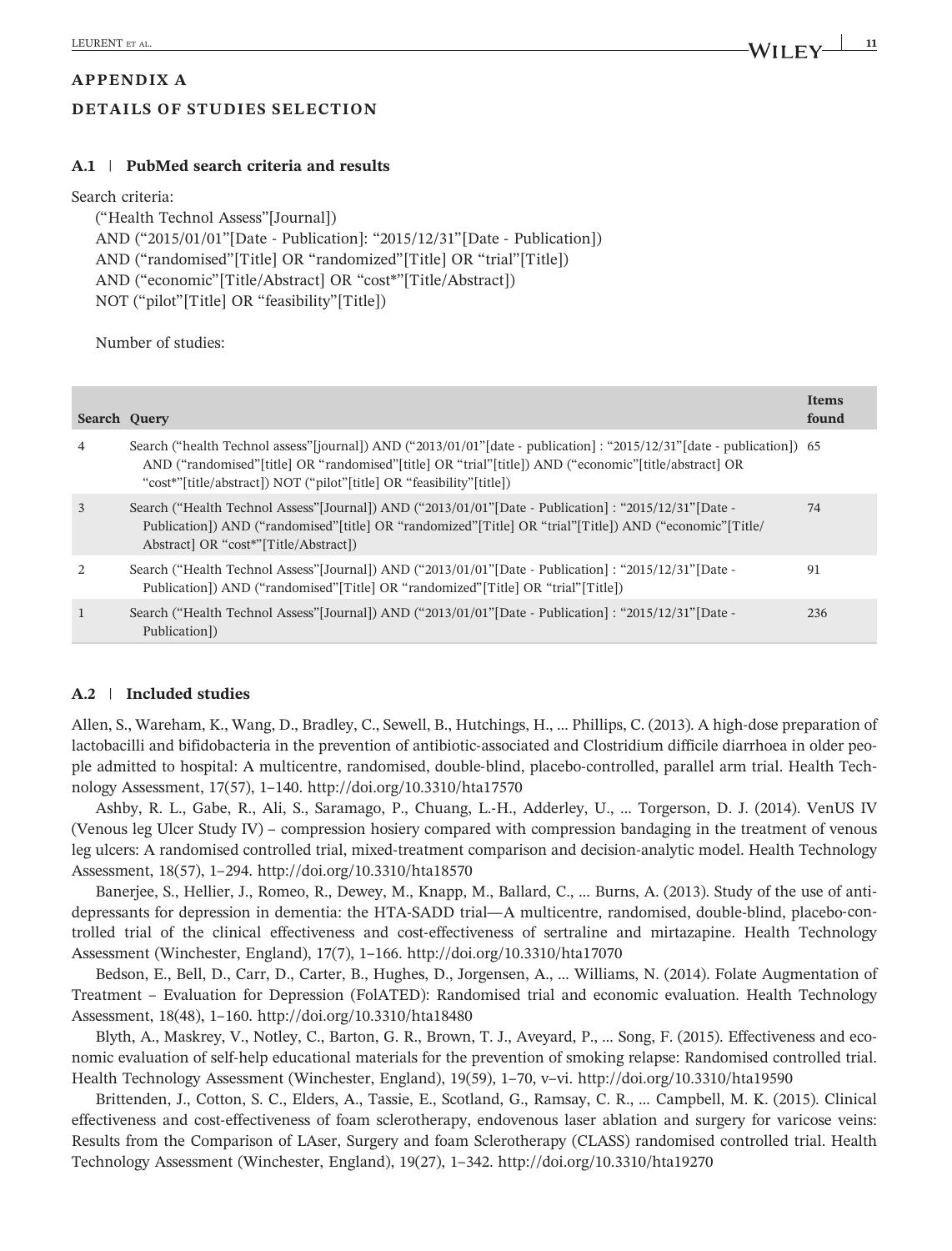# **12 LEURENT ET AL.**<br>**12 LEURENT ET AL.**

Carr, A. J., Cooper, C. D., Campbell, M. K., Rees, J. L., Moser, J., Beard, D. J., … Ramsay, C. R. (2015). Clinical effectiveness and cost‐effectiveness of open and arthroscopic rotator cuff repair [the UK Rotator Cuff Surgery (UKUFF) randomised trial]. Health Technology Assessment (Winchester, England), 19(80), 1–218. [http://doi.org/10.3310/](http://doi.org/10.3310/hta19800) [hta19800](http://doi.org/10.3310/hta19800)

Chakravarthy, U., Harding, S. P., Rogers, C. A., Downes, S., Lotery, A. J., Dakin, H. A., … Reeves, B. C. (2015). A randomised controlled trial to assess the clinical effectiveness and cost-effectiveness of alternative treatments to Inhibit VEGF in Age‐related choroidal Neovascularisation (IVAN). Health Technology Assessment, 19(78), 1–298. [http://doi.](http://doi.org/10.3310/hta19780) [org/10.3310/hta19780](http://doi.org/10.3310/hta19780)

Clark, T. J., Middleton, L. J., Cooper, N. A., Diwakar, L., Denny, E., Smith, P., … Daniels, J. P. (2015). A randomised controlled trial of Outpatient versus inpatient Polyp Treatment (OPT) for abnormal uterine bleeding. Health Technology Assessment, 19(61), 1–194.<http://doi.org/10.3310/hta19610>

Cooper, S., Lewis, S., Thornton, J. G., Marlow, N., Watts, K., Britton, J., … Coleman, T. (2014). The SNAP trial: a randomised placebo‐controlled trial of nicotine replacement therapy in pregnancy – clinical effectiveness and safety until 2 years after delivery, with economic evaluation. Health Technology Assessment, 18(54), 1–128. [http://doi.org/10.3310/](http://doi.org/10.3310/hta18540) [hta18540](http://doi.org/10.3310/hta18540)

Costa, M. L., Achten, J., Plant, C., Parsons, N. R., Rangan, A., Tubeuf, S., … Lamb, S. E. (2015). UK DRAFFT: A randomised controlled trial of percutaneous fixation with Kirschner wires versus volar locking‐plate fixation in the treatment of adult patients with a dorsally displaced fracture of the distal radius. Health Technology Assessment, 19(17), 1– 124.<http://doi.org/10.3310/hta19170>

Crawford, M. J., Sanatinia, R., Barrett, B., Byford, S., Dean, M., Green, J., … Ward, H. (2014). The clinical effectiveness and cost‐effectiveness of brief intervention for excessive alcohol consumption among people attending sexual health clinics: A randomised controlled trial (SHEAR). Health Technology Assessment, 18(30), 1–48. [http://doi.org/10.3310/](http://doi.org/10.3310/hta18300) [hta18300](http://doi.org/10.3310/hta18300)

Creswell, C., Cruddace, S., Gerry, S., Gitau, R., McIntosh, E., Mollison, J., … Cooper, P. J. (2015). Treatment of childhood anxiety disorder in the context of maternal anxiety disorder: A randomised controlled trial and economic analysis. Health Technology Assessment, 19(38), 1–184.<http://doi.org/10.3310/hta19380>

Cunningham, S., Rodriguez, A., Boyd, K. A., McIntosh, E., & Lewis, S. C. (2015). Bronchiolitis of Infancy Discharge Study (BIDS): A multicentre, parallel‐group, double‐blind, randomised controlled, equivalence trial with economic evaluation. Health Technology Assessment, 19(71), 1–172.<http://doi.org/10.3310/hta19710>

Dennis, M., Sandercock, P., Graham, C., & Forbes, J. (2015). The Clots in Legs Or sTockings after Stroke (CLOTS) 3 trial: A randomised controlled trial to determine whether or not intermittent pneumatic compression reduces the risk of post‐stroke deep vein thrombosis and to estimate its cost‐effectiveness. Health Technology Assessment, 19(76), 1–90. <http://doi.org/10.3310/hta19760>

Everard, M. L., Hind, D., Ugonna, K., Freeman, J., Bradburn, M., Dixon, S., … Cross, E. (2015). Saline in Acute Bronchiolitis RCT and Economic evaluation: Hypertonic saline in acute bronchiolitis – randomised controlled trial and systematic review. Health Technology Assessment, 19(66), 1–130.<http://doi.org/10.3310/hta19660>

Forster, A., Dickerson, J., Young, J., Patel, A., Kalra, L., Nixon, J., … Farrin, A. (2013). A cluster randomised controlled trial and economic evaluation of a structured training programme for caregivers of inpatients after stroke: The TRACS trial. Health Technology Assessment, 17(46), 1–216.<http://doi.org/10.3310/hta17460>

Gates, S., Perkins, G., Lamb, S., Kelly, C., Thickett, D., Young, J., … Gao Smith, F. (2013). Beta‐Agonist Lung injury TrIal‐2 (BALTI‐2): A multicentre, randomised, double‐blind, placebo‐controlled trial and economic evaluation of intravenous infusion of salbutamol versus placebo in patients with acute respiratory distress syndrome. Health Technology Assessment, 17(38), v–vi, 1–87.<http://doi.org/10.3310/hta17380>

Goyder, E., Hind, D., Breckon, J., Dimairo, M., Minton, J., Everson‐Hock, E., … Cooper, C. (2014). A randomised controlled trial and cost‐effectiveness evaluation of "booster" interventions to sustain increases in physical activity in middle‐aged adults in deprived urban neighbourhoods. Health Technology Assessment, 18(13), 1–210. [http://doi.org/](http://doi.org/10.3310/hta18130) [10.3310/hta18130](http://doi.org/10.3310/hta18130)

Grant, A., Boachie, C., Cotton, S., Faria, R., Bojke, L., Epstein, D., … Campbell, M. (2013). Clinical and economic evaluation of laparoscopic surgery compared with medical management for gastro‐oesophageal reflux disease: 5‐year follow‐up of multicentre randomised trial (the REFLUX trial). Health Technology Assessment, 17(22), 1–167. [http://doi.](http://doi.org/10.3310/hta17220) [org/10.3310/hta17220](http://doi.org/10.3310/hta17220)

Gupta, J. K., Daniels, J. P., Middleton, L. J., Pattison, H. M., Prileszky, G., Roberts, T. E., … Kai, J. (2015). A randomised controlled trial of the clinical effectiveness and cost-effectiveness of the levonorgestrel-releasing intrauterine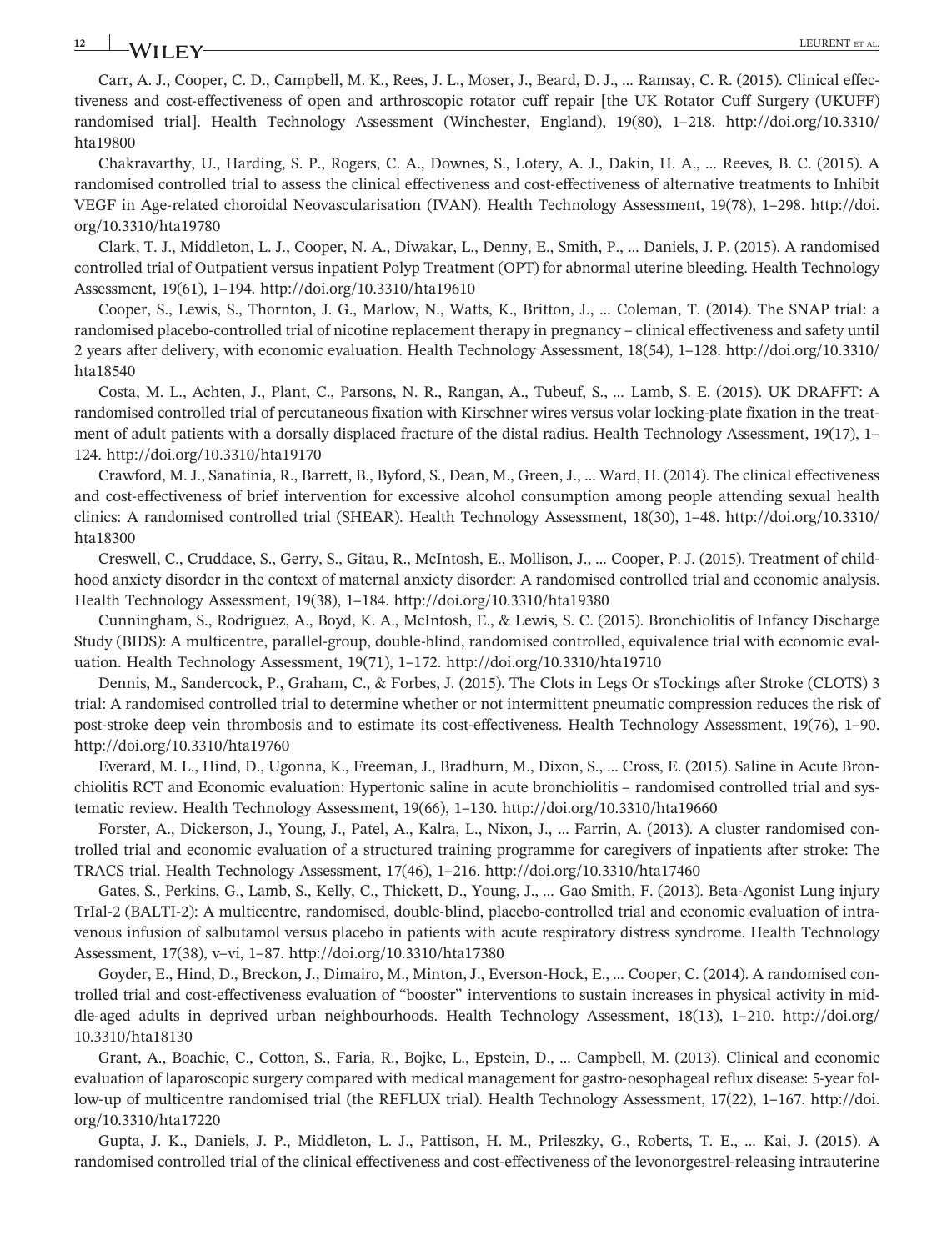system in primary care against standard treatment for menorrhagia: The ECLIPSE trial. Health Technology Assessment, 19(88), 1–118.<http://doi.org/10.3310/hta19880>

Halligan, S., Dadswell, E., Wooldrage, K., Wardle, J., von Wagner, C., Lilford, R., … Atkin, W. (2015). Computed tomographic colonography compared with colonoscopy or barium enema for diagnosis of colorectal cancer in older symptomatic patients: Two multicentre randomised trials with economic evaluation (the SIGGAR trials). Health Technology Assessment, 19(54), 1–134.<http://doi.org/10.3310/hta19540>

Handoll, H., Brealey, S., Rangan, A., Keding, A., Corbacho, B., Jefferson, L., … Torgerson, D. (2015). The ProFHER (PROximal Fracture of the Humerus: Evaluation by Randomisation) trial – a pragmatic multicentre randomised controlled trial evaluating the clinical effectiveness and cost-effectiveness of surgical compared with non-surgical treatment for proxi. Health Technology Assessment, 19(24), 1–280.<http://doi.org/10.3310/hta19240>

Iliffe, S., Kendrick, D., Morris, R., Masud, T., Gage, H., Skelton, D., … Belcher, C. (2014). Multicentre cluster randomised trial comparing a community group exercise programme and home-based exercise with usual care for people aged 65 years and over in primary care. Health Technology Assessment, 18(49), 1–106. [http://doi.org/10.3310/](http://doi.org/10.3310/hta18490) [hta18490](http://doi.org/10.3310/hta18490)

Kuyken, W., Hayes, R., Barrett, B., Byng, R., Dalgleish, T., Kessler, D., ... Byford, S. (2015). The effectiveness and costeffectiveness of mindfulness‐based cognitive therapy compared with maintenance antidepressant treatment in the prevention of depressive relapse/recurrence: Results of a randomised controlled trial (the PREVENT study). Health Technology Assessment, 19(73), 1–124.<http://doi.org/10.3310/hta19730>

Lall, R., Hamilton, P., Young, D., Hulme, C., Hall, P., Shah, S., … Lamb, S. (2015). A randomised controlled trial and cost-effectiveness analysis of high-frequency oscillatory ventilation against conventional artificial ventilation for adults with acute respiratory distress syndrome. The OSCAR (OSCillation in ARDS) study. Health Technology Assessment, 19(23), 1–178.<http://doi.org/10.3310/hta19230>

Lenney, W., McKay, A. J., Tudur Smith, C., Williamson, P. R., James, M., Price, D., & MASCOT Study Group. (2013). Management of Asthma in School age Children On Therapy (MASCOT): A randomised, double‐blind, placebo‐controlled, parallel study of efficacy and safety. Health Technology Assessment (Winchester, England), 17(4), 1–218. <http://doi.org/10.3310/hta17040>

Little, P., Hobbs, F. R., Moore, M., Mant, D., Williamson, I., McNulty, C., … Mullee, M. (2014). PRImary care Streptococcal Management (PRISM) study: in vitro study, diagnostic cohorts and a pragmatic adaptive randomised controlled trial with nested qualitative study and cost‐effectiveness study. Health Technology Assessment, 18(6), vii–xxv, 1–101. <http://doi.org/10.3310/hta18060>

Littlewood, E., Duarte, A., Hewitt, C., Knowles, S., Palmer, S., Walker, S., … Gilbody, S. (2015). A randomised controlled trial of computerised cognitive behaviour therapy for the treatment of depression in primary care: The Randomised Evaluation of the Effectiveness and Acceptability of Computerised Therapy (REEACT) trial. Health Technology Assessment, 19(101), 1–174.<http://doi.org/10.3310/hta191010>

Livingston, G., Barber, J., Rapaport, P., Knapp, M., Griffin, M., Romeo, R., … Cooper, C. (2014). START (STrAtegies for RelaTives) study: A pragmatic randomised controlled trial to determine the clinical effectiveness and cost-effectiveness of a manual‐based coping strategy programme in promoting the mental health of carers of people with dementia. Health Technology Assessment, 18(61), 1–242.<http://doi.org/10.3310/hta18610>

Logan, P. A., Armstrong, S., Avery, T. J., Barer, D., Barton, G. R., Darby, J., … Leighton, M. P. (2014). Rehabilitation aimed at improving outdoor mobility for people after stroke: a multicentre randomised controlled study (the Getting out of the House Study). Health Technology Assessment, 18(29), vii–viii, 1–113.<http://doi.org/10.3310/hta18290>

McMillan, A., Bratton, D. J., Faria, R., Laskawiec‐Szkonter, M., Griffin, S., Davies, R. J., … Morrell, M. J. (2015). A multicentre randomised controlled trial and economic evaluation of continuous positive airway pressure for the treatment of obstructive sleep apnoea syndrome in older people: PREDICT. Health Technology Assessment, 19(40), 1–188. <http://doi.org/10.3310/hta19400>

Molassiotis, A., Russell, W., Hughes, J., Breckons, M., Lloyd‐Williams, M., Richardson, J., … Ryder, W. (2013). The effectiveness and cost‐effectiveness of acupressure for the control and management of chemotherapy‐related acute and delayed nausea: Assessment of Nausea in Chemotherapy Research (ANCHoR), a randomised controlled trial. Health Technology Assessment, 17(26), 1–114.<http://doi.org/10.3310/hta17260>

Morris, R., Malin, G., Quinlan‐Jones, E., Middleton, L., Diwakar, L., Hemming, K., … Kilby, M. (2013). The Percutaneous shunting in Lower Urinary Tract Obstruction (PLUTO) study and randomised controlled trial: evaluation of the effectiveness, cost‐effectiveness and acceptability of percutaneous vesicoamniotic shunting for lower urinary tract obstruction. Health Technology Assessment, 17(59), 1–232.<http://doi.org/10.3310/hta17590>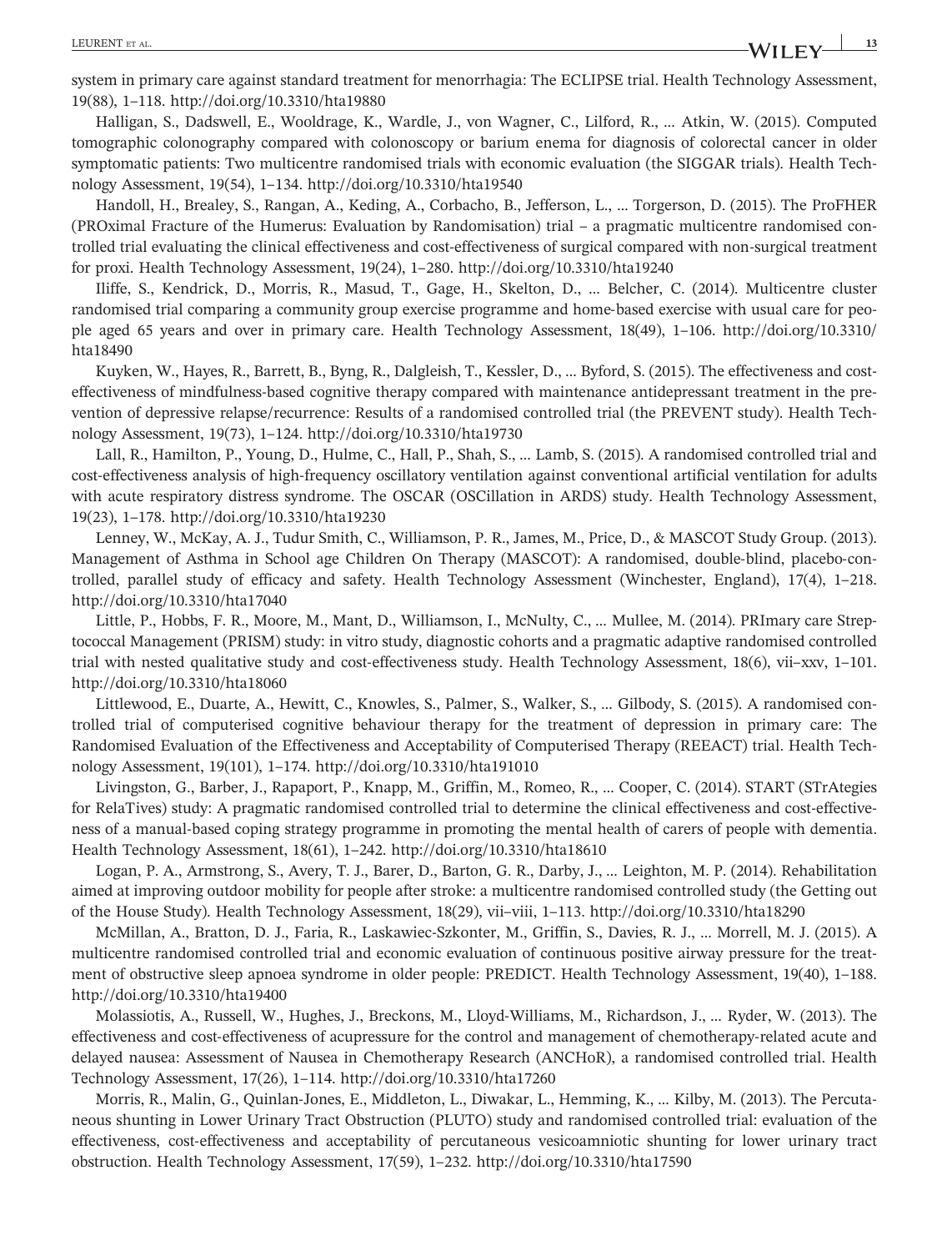## **14** LEURENT ET AL.

Mouncey, P. R., Osborn, T. M., Power, G. S., Harrison, D. A., Sadique, M. Z., Grieve, R. D., … Rowan, K. M. (2015). Protocolised Management In Sepsis (ProMISe): A multicentre randomised controlled trial of the clinical effectiveness and cost-effectiveness of early, goal-directed, protocolised resuscitation for emerging septic shock. Health Technology Assessment, 19(97), 1–150.<http://doi.org/10.3310/hta19970>

Murray, D. W., MacLennan, G. S., Breeman, S., Dakin, H. A., Johnston, L., Campbell, M. K., … Grant, A. M. (2014). A randomised controlled trial of the clinical effectiveness and cost-effectiveness of different knee prostheses: The Knee Arthroplasty Trial (KAT). Health Technology Assessment, 18(19), 1–235, vii–viii.<http://doi.org/10.3310/hta18190>

Nicholson, K. G., Abrams, K. R., Batham, S., Medina, M. J., Warren, F. C., Barer, M., … Zambon, M. (2014). Randomised controlled trial and health economic evaluation of the impact of diagnostic testing for influenza, respiratory syncytial virus and Streptococcus pneumoniae infection on the management of acute admissions in the elderly and highrisk 18‐ to 64‐y. Health Technology Assessment, 18(36), 1–274, vii–viii.<http://doi.org/10.3310/hta18360>

Orgeta, V., Leung, P., Yates, L., Kang, S., Hoare, Z., Henderson, C., … Orrell, M. (2015). Individual cognitive stimulation therapy for dementia: a clinical effectiveness and cost‐effectiveness pragmatic, multicentre, randomised controlled trial. Health Technology Assessment, 19(64), 1–108.<http://doi.org/10.3310/hta19640>

Pickard, R., Starr, K., MacLennan, G., Kilonzo, M., Lam, T., Thomas, R., … McClinton, S. (2015). Use of drug therapy in the management of symptomatic ureteric stones in hospitalised adults: A multicentre, placebo‐controlled, randomised controlled trial and cost-effectiveness analysis of a calcium channel blocker (nifedipine) and an alphablocker (tam. Health Technology Assessment (Winchester, England)), 19(63), vii–viii, 1–171. [http://doi.org/10.3310/](http://doi.org/10.3310/hta19630) [hta19630](http://doi.org/10.3310/hta19630)

Powell, C., Kolamunnage‐Dona, R., Lowe, J., Boland, A., Petrou, S., Doull, I., … Williamson, P. (2013). MAGNEsium Trial In Children (MAGNETIC): A randomised, placebo‐controlled trial and economic evaluation of nebulised magnesium sulphate in acute severe asthma in children. Health Technology Assessment, 17(45), v–vi, 1–216. [http://doi.org/](http://doi.org/10.3310/hta17450) [10.3310/hta17450](http://doi.org/10.3310/hta17450)

Russell, I., Edwards, R., Gliddon, A., Ingledew, D., Russell, D., Whitaker, R., … Park, K. (2013). Cancer of Oesophagus or Gastricus – New Assessment of Technology of Endosonography (COGNATE): report of pragmatic randomised trial. Health Technology Assessment, 17(39), 1–170.<http://doi.org/10.3310/hta17390>

Salisbury, C., Foster, N., Hopper, C., Bishop, A., Hollinghurst, S., Coast, J., … Montgomery, A. (2013). A pragmatic randomised controlled trial of the effectiveness and cost‐effectiveness of "PhysioDirect" telephone assessment and advice services for physiotherapy. Health Technology Assessment, 17(02), 1–157, v–vi.<http://doi.org/10.3310/hta17020>

Scott, D. L., Ibrahim, F., Farewell, V., O'Keeffe, A. G., Ma, M., Walker, D., … Kingsley, G. (2014). Randomised controlled trial of Tumour necrosis factor inhibitors Against Combination Intensive Therapy with conventional disease‐ modifying antirheumatic drugs in established rheumatoid arthritis: The TACIT trial and associated systematic reviews. Health Technology Assessment, 18(66), 1–164.<http://doi.org/10.3310/hta18660>

Sharples, L., Glover, M., Clutterbuck‐James, A., Bennett, M., Jordan, J., Chadwick, R., … Quinnell, T. (2014). Clinical effectiveness and cost‐effectiveness results from the randomised controlled Trial of Oral Mandibular Advancement Devices for Obstructive sleep apnoea–hypopnoea (TOMADO) and long-term economic analysis of oral devices and continuous positive airwa. Health Technology Assessment, 18(67), 1–296.<http://doi.org/10.3310/hta18670>

Stallard, P., Phillips, R., Montgomery, A., Spears, M., Anderson, R., Taylor, J., … Sayal, K. (2013). A cluster randomised controlled trial to determine the clinical effectiveness and cost-effectiveness of classroom-based cognitive– behavioural therapy (CBT) in reducing symptoms of depression in high-risk adolescents. Health Technology Assessment, 17(47), vii–xvii, 1–109.<http://doi.org/10.3310/hta17470>

Thursz, M., Forrest, E., Roderick, P., Day, C., Austin, A., O'Grady, J., … Ternent, L. (2015). The clinical effectiveness and cost-effectiveness of STeroids Or Pentoxifylline for Alcoholic Hepatitis (STOPAH): A  $2 \times 2$  factorial randomised controlled trial. Health Technology Assessment, 19(102), 1–104.<http://doi.org/10.3310/hta191020>

Underwood, M., Lamb, S., Eldridge, S., Sheehan, B., Slowther, A., Spencer, A., … Taylor, S. (2013). Exercise for depression in care home residents: a randomised controlled trial with cost‐effectiveness analysis (OPERA). Health Technology Assessment, 17(18), 1–281.<http://doi.org/10.3310/hta17180>

Ussher, M., Lewis, S., Aveyard, P., Manyonda, I., West, R., Lewis, B., … Coleman, T. (2015). The London Exercise And Pregnant smokers (LEAP) trial: A randomised controlled trial of physical activity for smoking cessation in pregnancy with an economic evaluation. Health Technology Assessment, 19(84), 1–136.<http://doi.org/10.3310/hta19840>

Watson, J., Crosby, H., Dale, V., Tober, G., Wu, Q., Lang, J., … Coulton, S. (2013). AESOPS: A randomised controlled trial of the clinical effectiveness and cost‐effectiveness of opportunistic screening and stepped care interventions for older hazardous alcohol users in primary care. Health Technology Assessment, 17(25), 1–158.<http://doi.org/10.3310/hta17250>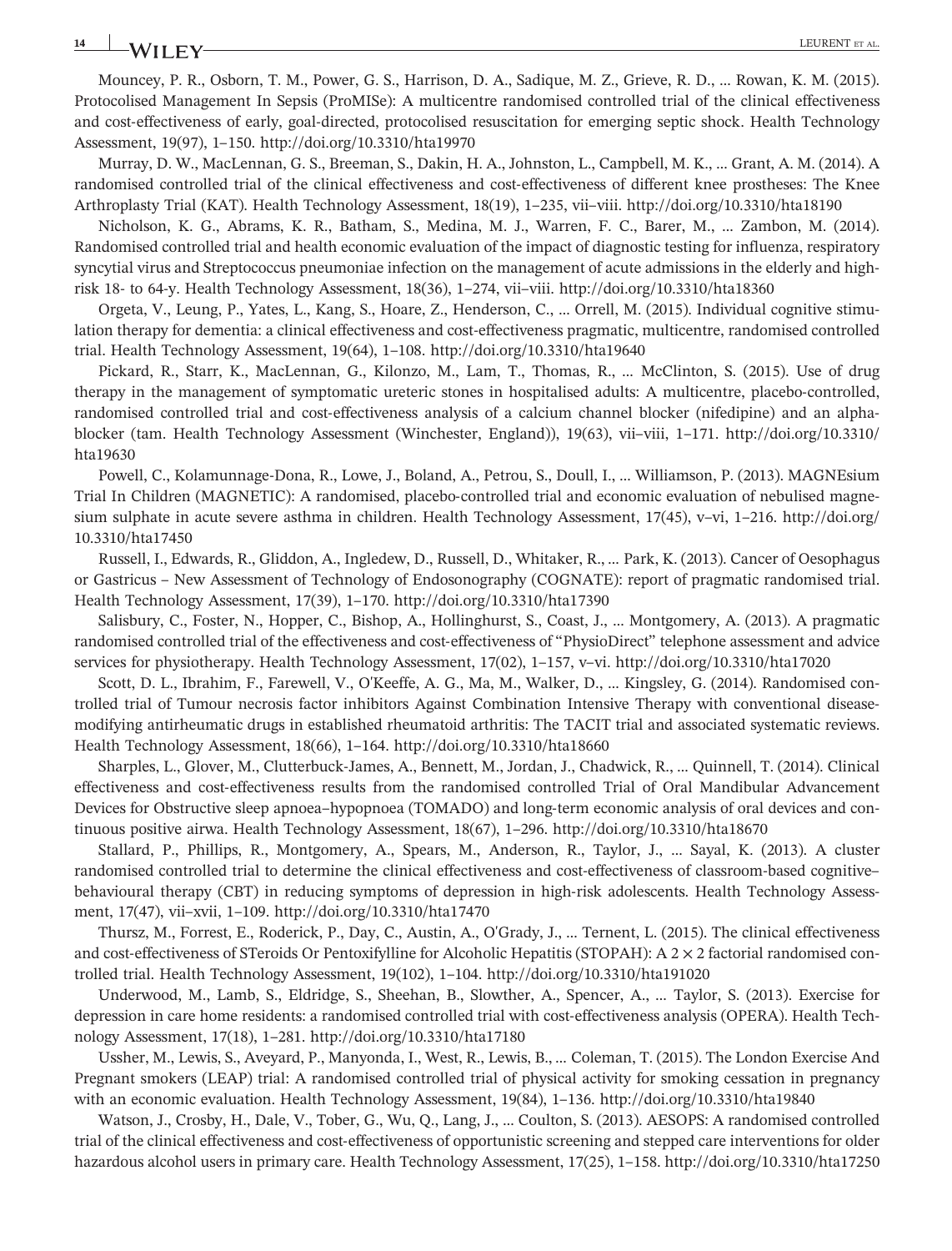Wiles, N., Thomas, L., Abel, A., Barnes, M., Carroll, F., Ridgway, N., … Lewis, G. (2014). Clinical effectiveness and cost‐effectiveness of cognitive behavioural therapy as an adjunct to pharmacotherapy for treatment‐resistant depression in primary care: The CoBalT randomised controlled trial. Health Technology Assessment, 18(31), 1–167, vii–viii. [http://](http://doi.org/10.3310/hta18310) [doi.org/10.3310/hta18310](http://doi.org/10.3310/hta18310)

Williams, M. A., Williamson, E. M., Heine, P. J., Nichols, V., Glover, M. J., Dritsaki, M., … Lamb, S. E. (2015). Strengthening And stretching for Rheumatoid Arthritis of the Hand (SARAH). A randomised controlled trial and economic evaluation. Health Technology Assessment, 19(19), 1–222.<http://doi.org/10.3310/hta19190>

Wolf, A., McKay, A., Spowart, C., Granville, H., Boland, A., Petrou, S., … Gamble, C. (2014). Prospective multicentre randomised, double‐blind, equivalence study comparing clonidine and midazolam as intravenous sedative agents in critically ill children: The SLEEPS (Safety profiLe, Efficacy and Equivalence in Paediatric intensive care Sedation) st. Health Technology Assessment, 18(71), 1–212.<http://doi.org/10.3310/hta18710>

#### **APPENDIX B**

#### **INDICATORS DEFINITION**

| <b>Indicator</b>                                    | <b>Definition</b>                                                                                                                          | <b>Notes</b>                                                                                                                                                                                                                                                                                                               |
|-----------------------------------------------------|--------------------------------------------------------------------------------------------------------------------------------------------|----------------------------------------------------------------------------------------------------------------------------------------------------------------------------------------------------------------------------------------------------------------------------------------------------------------------------|
| Proportion of complete cases                        | Proportion of randomised participants for<br>whom all data were available for the<br>primary cost-effectiveness analysis                   | If the number of complete-cases was not<br>clearly reported, we estimated an<br>"upper bound," from information, such<br>as the proportion of participants with<br>complete cost, or effect, data. See<br>definition of primary analysis below.                                                                            |
| Proportion complete effectiveness data              | Proportion of randomised participants for<br>whom all effectiveness data were<br>Available for the primary cost-<br>effectiveness analysis | Same as above                                                                                                                                                                                                                                                                                                              |
| Proportion complete cost data                       | Proportion of randomised participants for<br>whom all cost data were available for<br>the primary cost-effectiveness analysis              | Same as above                                                                                                                                                                                                                                                                                                              |
| Report exact number of complete cases               | Whether the number of participants with<br>complete cost and effectiveness data<br>was clearly reported.                                   |                                                                                                                                                                                                                                                                                                                            |
| More missing costs or effectiveness                 | Whether the proportion of complete cases<br>differ between cost and effectiveness<br>variable.                                             | Considered "similar" when the<br>proportion of complete cases was<br>within 5% of each other.                                                                                                                                                                                                                              |
| Primary analysis method                             | Methods used to address missing data in<br>the primary (base case) cost-<br>effectiveness analysis                                         | When multiple effectiveness measures,<br>time-frames, or cost perspectives were<br>reported, without a base-case clearly<br>defined, we considered the analysis<br>based on quality-adjusted life years<br>(QALYs) over the longest within-trial<br>follow-up period, from the NHS and<br>social services cost perceptive. |
| Conducted a sensitivity analysis to<br>missing data | Report results under more than one<br>approach for addressing missing data                                                                 |                                                                                                                                                                                                                                                                                                                            |

#### **B.1** | **Primary indicators**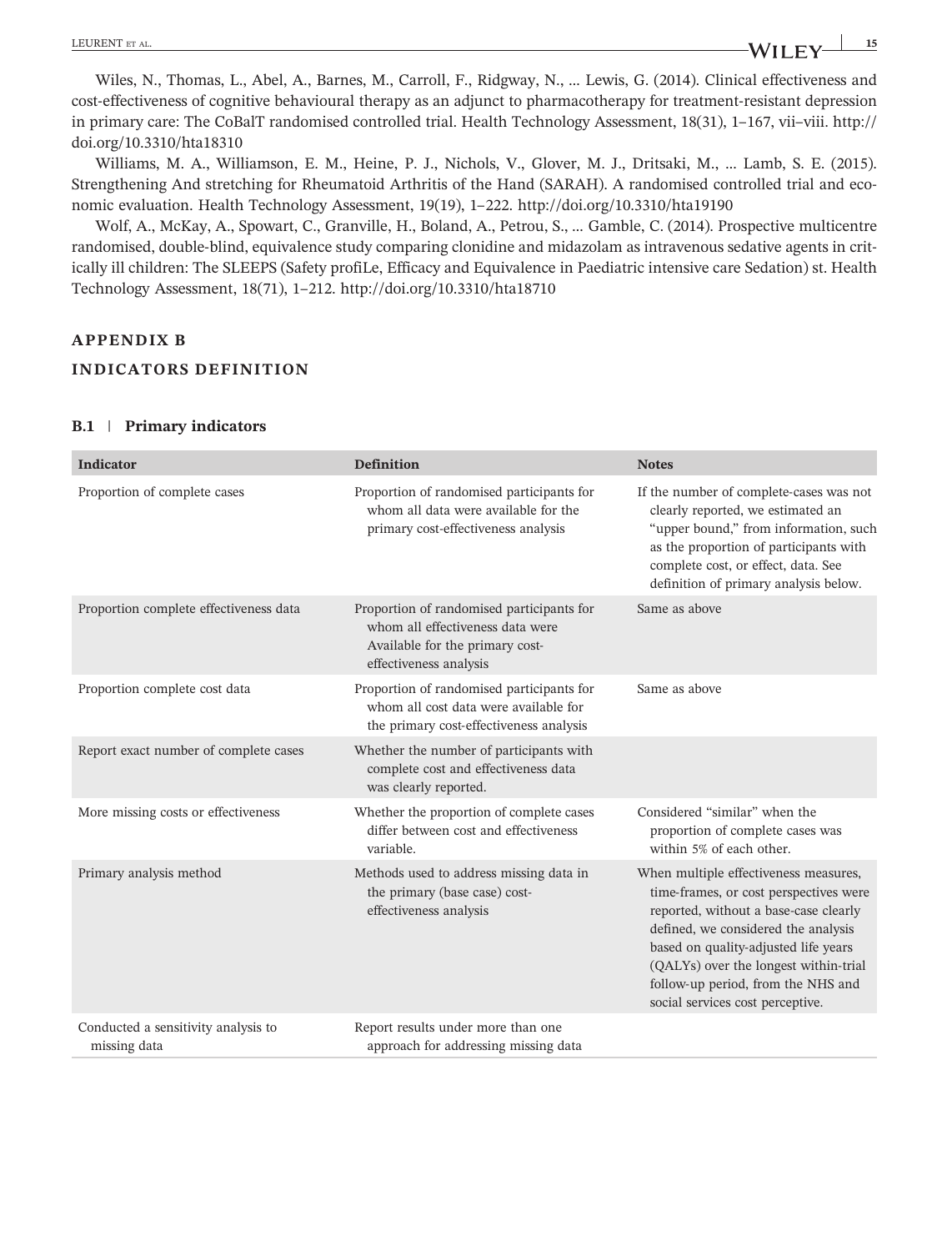# **16 LEURENT ET AL.** LEURENT ET AL.

## **B.2** | **Secondary indicators: Derived from the recommendations list**

### **B.2.1** | **Methods**

Because these aspects could have been mentioned in multiple parts in the monograph, we used a systematic approach, looking for keywords and checking the most relevant paragraphs in the full report.

- i. Search in PDF: "Missing"; "Participation"; "Completion"; "Incomplete"; "Response"; "Non-response"; "Monitor"; "MCAR"; "MAR"; "MNAR."
- ii. If did not find "steps to reduce missing data," also check "reminder," "incentive," "telephone," and "contact."
- iii. Then, check relevant paragraphs manually: data source for cost-effectiveness data; beginning of CEA results; and CEA conclusions.

#### **B.2.2** | **Answers**

"Yes": The recommendation was clearly mentioned, and the criteria therefore met.

"No": The recommendation was not clearly mentioned or found. The recommendation may still have been followed but not reported (or at least not found with the above strategy).

"Unclear": There was some suggestions the criteria may have been met but not enough information to be sure.

| Recommendation                                                                                                                                                                                                    | <b>Indicator definition</b>                                                                                                                      | Examples "yes"                                                                                                                                                                                                                                                 | Examples "no"                                                                                                                   | <b>Notes</b>                                                                                                                                                            |
|-------------------------------------------------------------------------------------------------------------------------------------------------------------------------------------------------------------------|--------------------------------------------------------------------------------------------------------------------------------------------------|----------------------------------------------------------------------------------------------------------------------------------------------------------------------------------------------------------------------------------------------------------------|---------------------------------------------------------------------------------------------------------------------------------|-------------------------------------------------------------------------------------------------------------------------------------------------------------------------|
| A1. Maximise response<br>rate (consider<br>questionnaire design,<br>mode of administration,<br>reminders, incentives,<br>participants'<br>engagement, etc.)                                                       | Mention taking steps to<br>maximise response rate                                                                                                | Reminder, incentives,<br>home/hospital visit,<br>multiple attempts,                                                                                                                                                                                            | Mention response was<br>maximised for clinical<br>outcome but not reported<br>for cost-effectiveness<br>endpoints               | Can be for overall trial data if implicit<br>includes cost or effect data. Except<br>if steps are clearly for non-CE<br>variables only (e.g., primary<br>outcome only). |
| A2. Consider alternative<br>data sources (e.g.,<br>routinely collected data)                                                                                                                                      | Mention that considered<br>missing data issues when<br>choosing appropriate<br>source, OR mention more<br>than one source used for a<br>CE data. | Use of electronic health<br>records or administrative<br>data, e.g., hospital episode<br>statistics were used to<br>supplement trial's data,<br>for example, about<br>hospital admissions post-<br>randomisation (which<br>might be otherwise<br>missing).     | Using routine data as a<br>primary source: e.g.,<br>resource use taken<br>primarily from<br>administrative/hospital<br>records. |                                                                                                                                                                         |
| A3. Monitor cost-<br>effectiveness data<br>completeness while trial<br>ongoing                                                                                                                                    | Mentioned monitoring data<br>completeness while trial<br>ongoing.                                                                                | Data managers checked<br>inconsistent and missing<br>data (if not clear "while"<br>trial ongoing" but<br>mention monitoring<br>probably fine). Mention<br>taking new steps to<br>reduce MD (e.g.,<br>incentive) as realised lots<br>of MD after trial started. | Mention data checks for<br>inconsistencies, but no<br>mention of checking<br>missing data.                                      | Can be for overall trial data. Except if<br>monitoring clearly for non-CE<br>variables only (e.g., primary<br>outcome only).                                            |
| B1. Formulate realistic and Primary (base-case) CEA<br>accessible missing data<br>assumption for the<br>primary analysis<br>(typically, but not<br>necessarily, a form of the<br>missing at random<br>assumption) | based on reasonable<br>missing data<br>assumptions. (likely<br>MAR, or alternative if<br>well justified).                                        | - Used MI for primary<br>analysis - well justified<br>and clear alternative                                                                                                                                                                                    | - Hybrid method, except if<br>clearly explain and justify<br>underlying assumptions                                             |                                                                                                                                                                         |